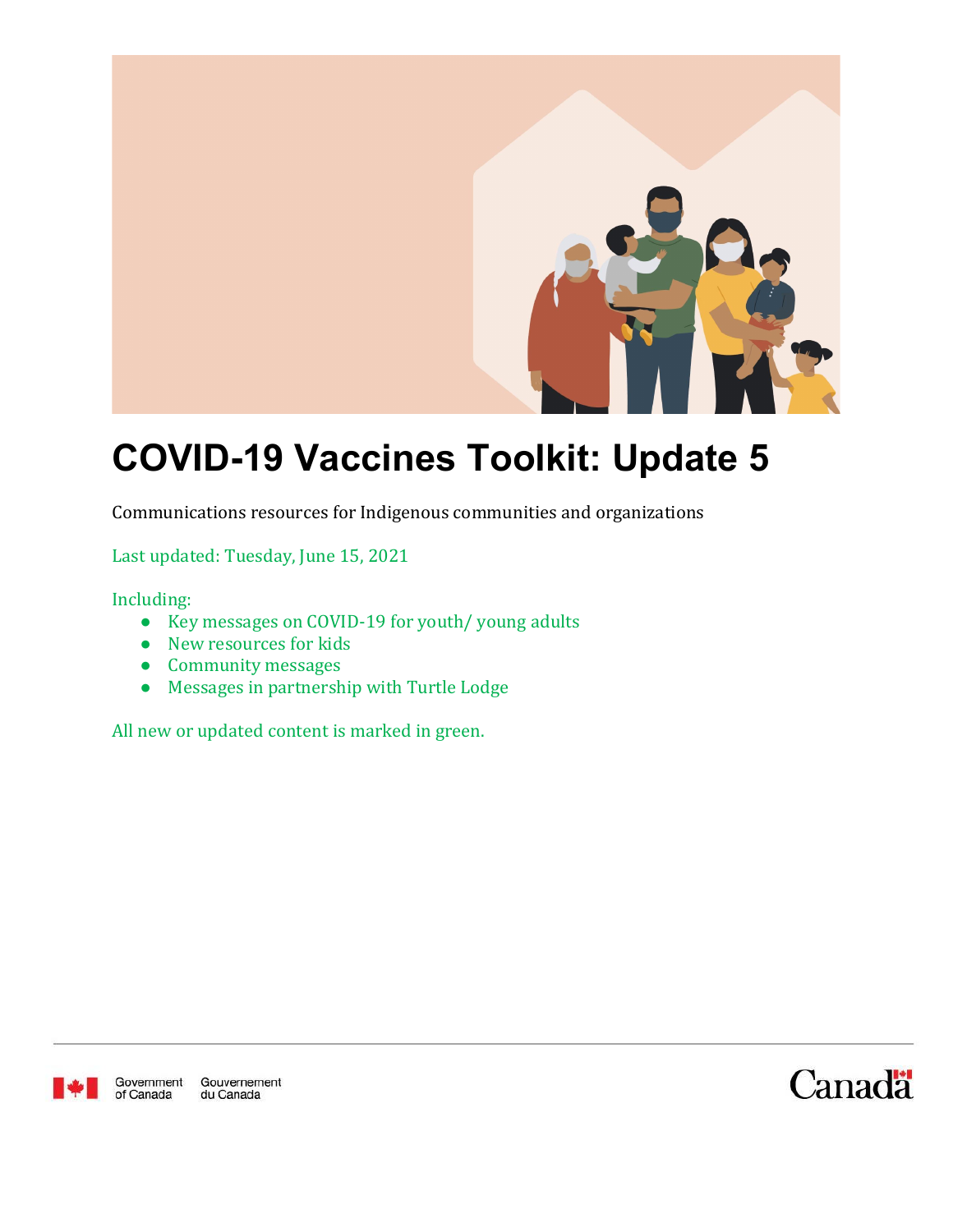For more information: Canada.ca/coronavirus Information for Indigenous communities:<br>Canada.ca/coronavirus-info-indigenous



### **Table of contents**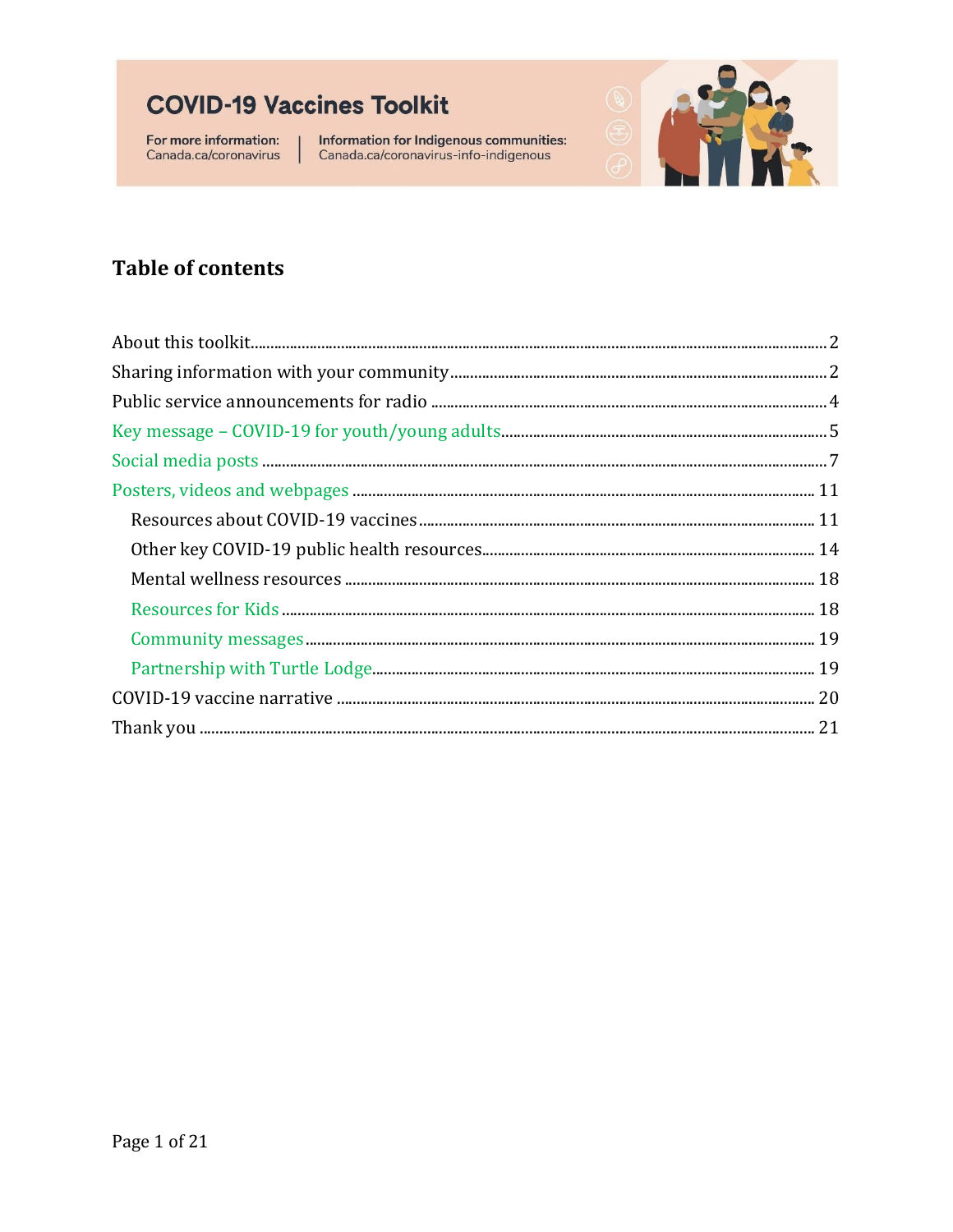For more information: Canada.ca/coronavirus Information for Indigenous communities: Canada.ca/coronavirus-info-indigenous



### <span id="page-2-0"></span>**About this toolkit**

COVID-19 is having a serious impact on First Nations, Inuit and Métis communities. Our top priority is the health and safety of all Canadians, including Indigenous peoples.

We have heard the concerns from First Nations, Inuit and Métis communities and organizations. We are aware that you are receiving enquiries from people who have questions about the vaccines and the measures to contain the virus.

This toolkit may help you answer some of those questions and direct people to the right sources of information.

We will update this toolkit regularly over the next few months. Check the updated date on the cover to be sure you are using the most recent one.

This toolkit:

- contains information and communication resources that you could share with your community on two topics:
	- o COVID-19 vaccines
	- o the importance of keeping up with public health measures
- could help individuals who are responsible for sharing information with First Nations, Inuit and Métis people, such as:
	- o a volunteer who is the administrator of a community social media
	- o a communications specialist
- complements information shared by local public health, community health directors and other trusted sources within your community

Each community is unique in the way it shares information with its members. The advice and examples provided here have been developed with this in mind.

Each community may wish to customize the messages and strategies so they will be effective locally.

### <span id="page-2-1"></span>**Sharing information with your community**

These tips may be helpful:

#### **1. Identify your audience**

General messages about vaccines do raise awareness, but consider tailoring your messages for particular audiences, such as:

● Elders and seniors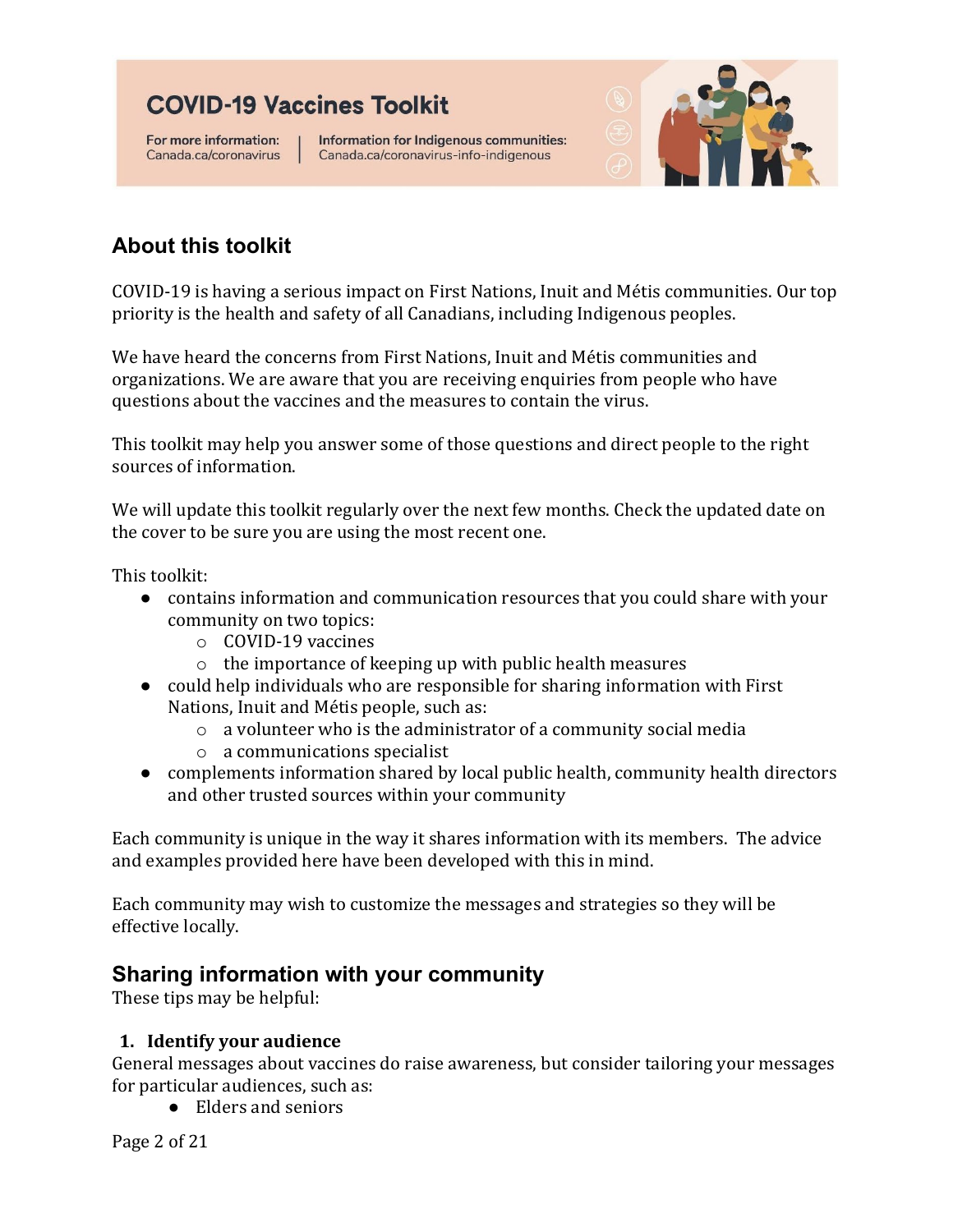For more information: Canada.ca/coronavirus

Information for Indigenous communities: Canada.ca/coronavirus-info-indigenous



- parents
- individuals who have chronic conditions, such as diabetes or asthma

#### **2. Identify spokespersons**

You may also want to consider who is the most appropriate spokesperson for a particular message.

Local Indigenous leadership, Elders or health staff such as doctors or nurses are examples of trusted sources of information in communities.

There may be others, depending on the community.

#### **3. Identify ways to share your message**

Many Indigenous communities and organizations are active on social media with Facebook as the primary platform. Although social media can be effective, consider what works best in your community. You are the expert.

This could also include:

- posters
- home visits (if safe)
- telephone trees
- direct mail

#### **4. Share often**

For the most impact, messages should be shared multiple times in order for people to recognize them and act accordingly.

Consider sharing information more than once and with different messages on the same theme over a period of time.

Ultimately, your own experience in your community or organization will guide you as you decide how to plan your campaign. Keep in mind:

- the audience
- the spokesperson
- the message
- the best platform to deliver the message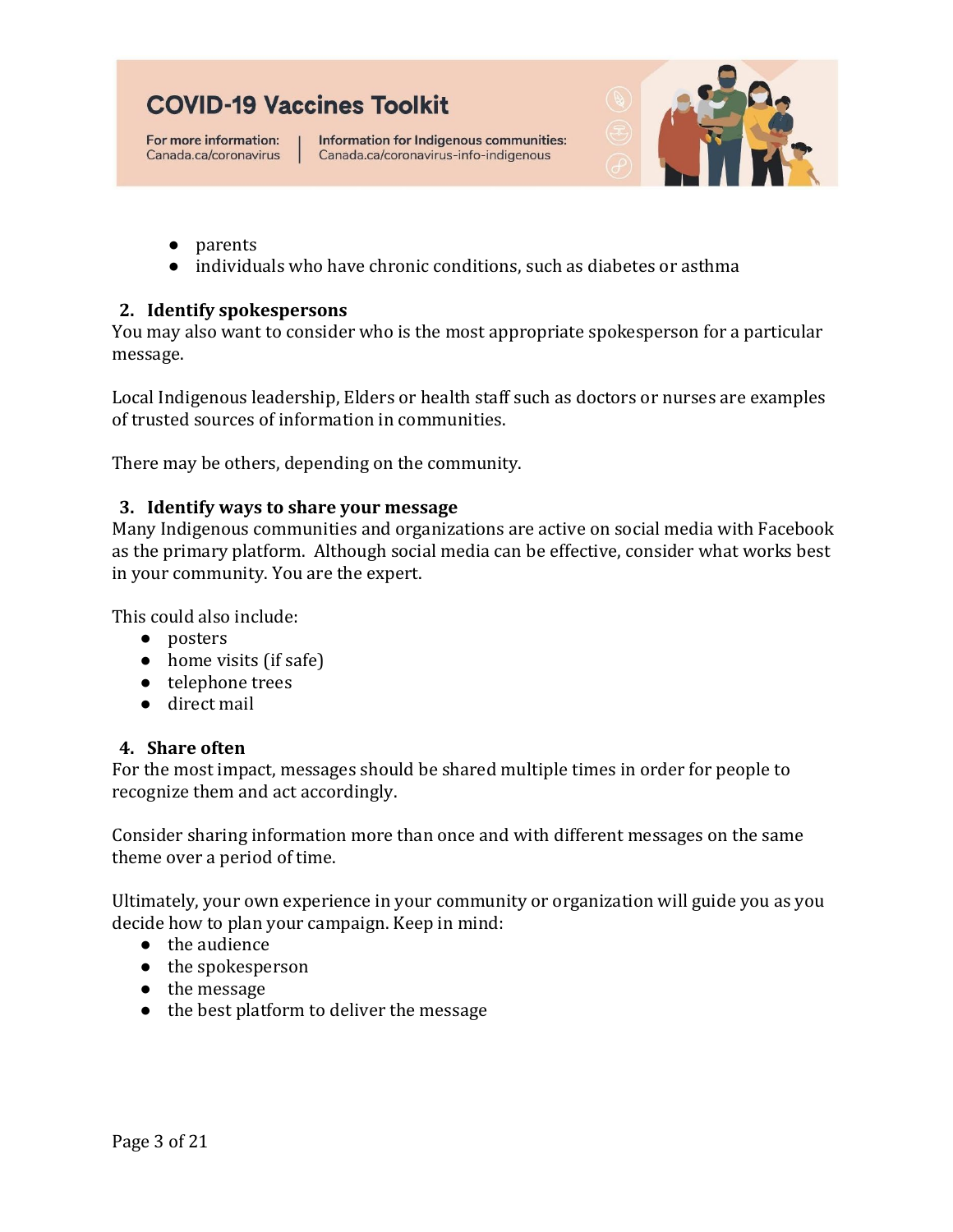For more information: Canada.ca/coronavirus

Information for Indigenous communities: Canada.ca/coronavirus-info-indigenous



### <span id="page-4-0"></span>**Public service announcements for radio**

Here is a radio script that you may wish to use as is, or adjust for your community.

It could be read or recorded by someone in your community (such as an Elder, a Knowledge Keeper or a health professional) to use on local radio.

To personalize the message, consider adding an introduction and sign off.

#### **Script: COVID-19 public health guidelines**

100 words, about 30 seconds in length (without introduction and sign off)

#### **Introduction (if you wish)**

*"Hello, I am … and I am here to talk to you about…"*

Indigenous leaders and healthcare providers look to traditional knowledge for wisdom and guidance to protect our communities against COVID-19.

COVID-19 vaccines complement this approach and help protect our communities from the virus, especially our Elders.

Until everyone is fully vaccinated, COVID-19 is still a health threat to our families and our communities.

To keep each other safe, we all need to do our part and follow public health guidance:

- Wash our hands often
- Wear a mask
- Stay 2 meters apart
- Avoid gatherings
- And if you have symptoms, get tested and stay home

#### **Sign off (if you wish)**

*"Together, we can do this.*

*To learn more about the best ways to protect yourself and others and get the facts about COVID-19 vaccines please visit Canada.ca/coronavirus or call 1-833-784-4397."*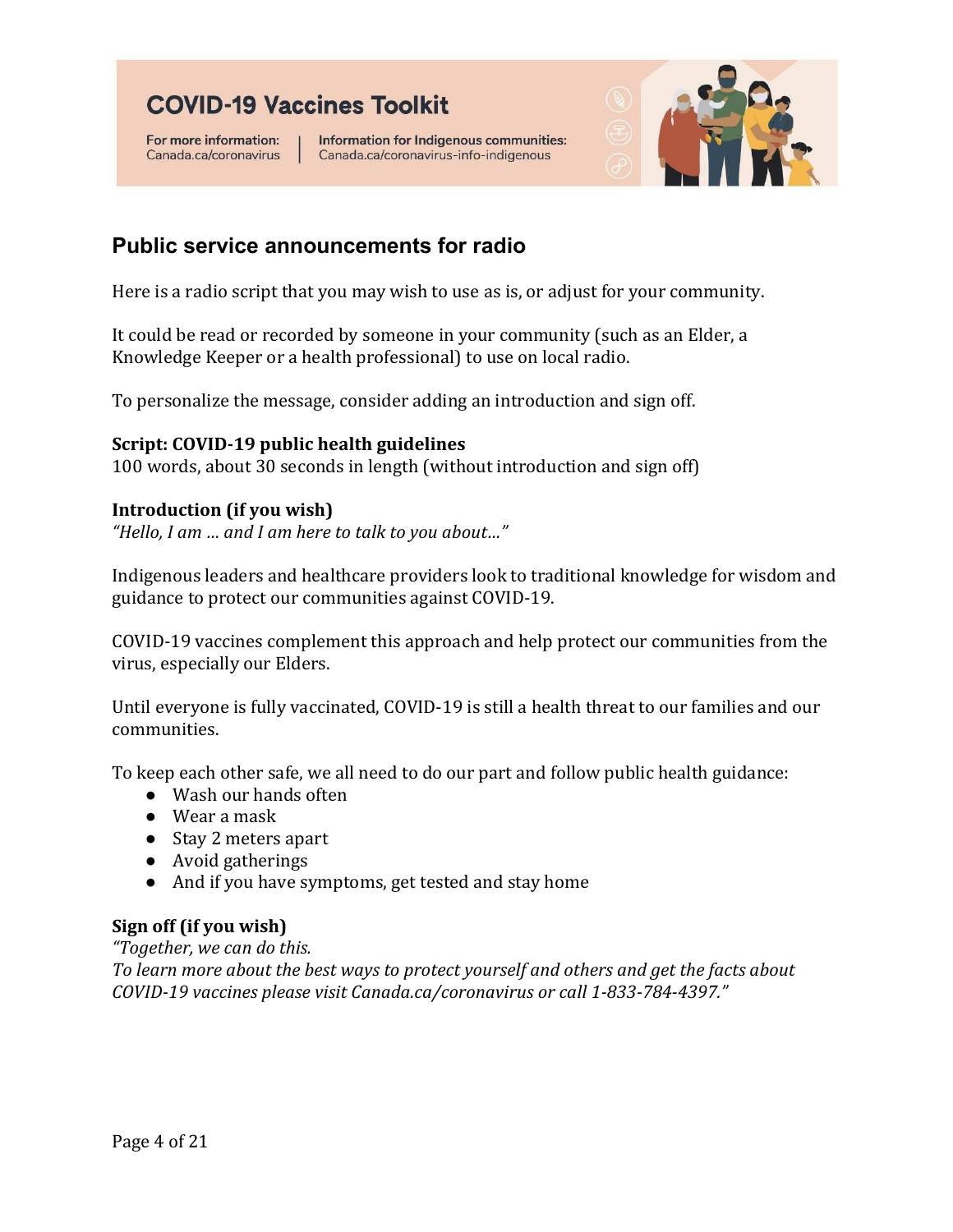For more information: Canada.ca/coronavirus Information for Indigenous communities: Canada.ca/coronavirus-info-indigenous



### <span id="page-5-0"></span>**Key message – COVID-19 for youth/young adults**

*Please note the Key Messages wording below can be adapted to better resonate with your target age group*

#### **Objective #1:Raise awareness/optimism that the vaccine is available or soon to be available for younger age groups so everyone can get back to normal life** KEY MESSAGES:

- Vaccine roll-out for younger age groups is ramping up across the country.
- The COVID-19 vaccines protect against the virus and will help everyone return to normal activities like playing sports, going to school, participating in ceremonies and seeing friends and family.
- COVID-19 has taken so much from us. Vaccines are an important step to help us safely return to seeing people outside of our household, meeting up with friends and visiting our communities.
- More restrictions will be lifted in Canada if 75% of those eligible for vaccines receive a full COVID-19 vaccination series—let's keep the vaccination momentum going!

### **Objective #2: Build confidence and trust in the available vaccines to increase uptake KEY MESSAGES:**<br>The Pfizer-

- The Pfizer-BioNTech COVID-19 vaccine has been tested and proven to be safe and effective for youth as young as 12 years old. [\(link\)](https://www.canada.ca/en/health-canada/news/2021/05/health-canada-authorizes-use-of-the-pfizer-biontech-covid-19-vaccine-in-children-12-to-15-years-of-age.html)
- Vaccines are safe and will help protect you, your family and your community from COVID-19.
- By getting a COVID-19 vaccine, you will help protect those who may be more likely to contract the virus, such as Elders and Knowledge Keepers within your family or community.
- By getting a COVID-19 vaccine, you will help protect your children and grandchildren.
- Getting vaccinated is your personal choice. Make an informed decision based on reliable sources of information, like the Government of Canada's website [Canada.ca/vaccines,](https://www.canada.ca/en/public-health/services/immunization-vaccines.html?utm_source=canada-ca-vaccines-en&utm_medium=vurl&utm_campaign=vaccines) or your local public health authority office.
- COVID-19 vaccines have been rigorously tested and then carefully reviewed by Health Canada experts. Only vaccines that are proven to be safe, effective and of high quality are authorized for use in Canada.
- COVID-19 vaccines were authorized quickly, but safely, in Canada. Here's how: Health Canada had dedicated teams only reviewing one COVID-19 vaccine at a time and working 24/7. They looked at the same amount of data and using the same type of review as they would for any vaccine. [\(link\)](https://www.youtube.com/watch?v=QspUIojGOH0).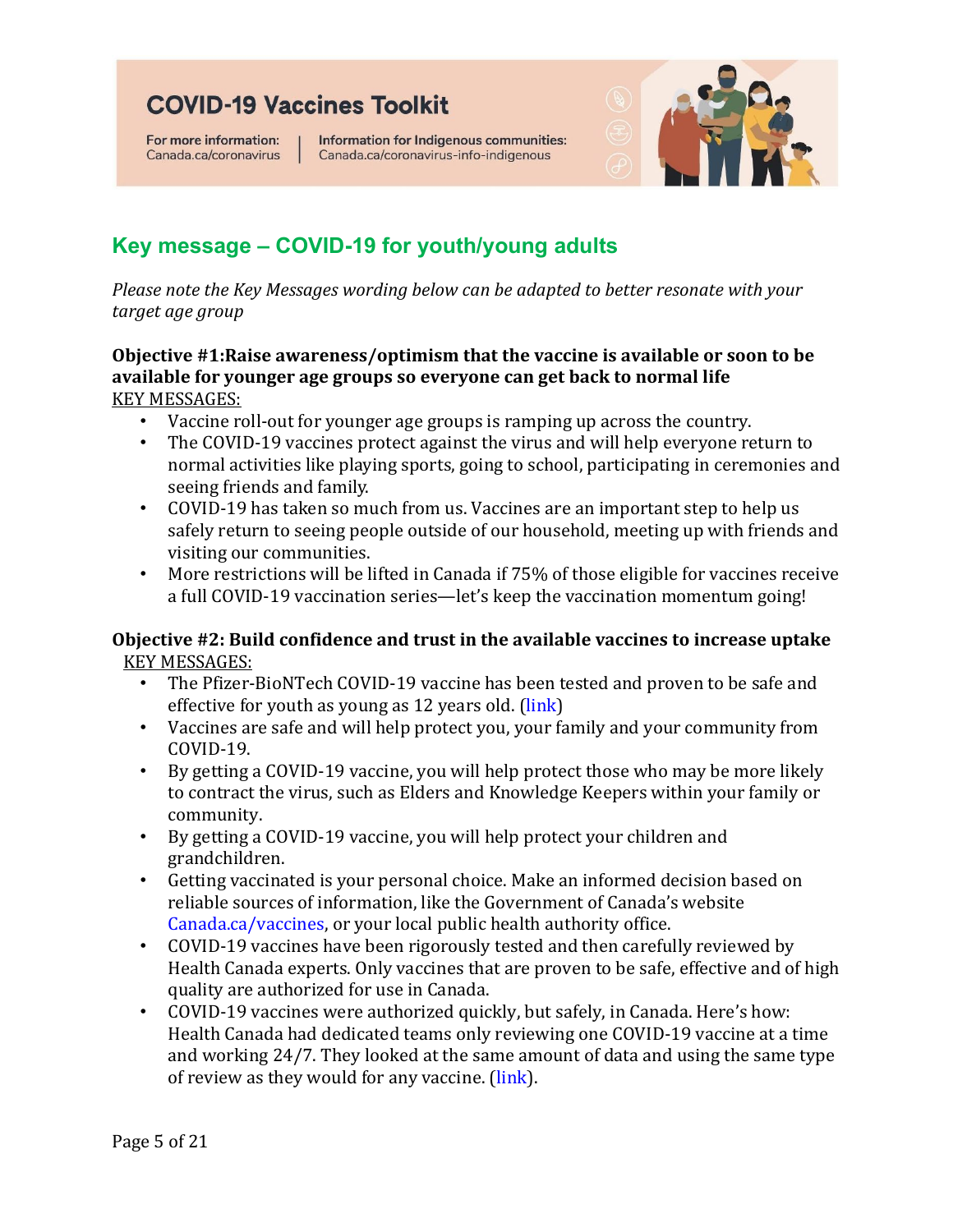For more information: Canada.ca/coronavirus Information for Indigenous communities: Canada.ca/coronavirus-info-indigenous



- Similar to the regular flu vaccine, COVID-19 vaccines work by telling your body to build a defense to the virus. This defense will help you fight the COVID-19 infection if it enters your body in the future.
- Vaccine side effects are generally mild and only last a few days. Serious side effects, like anaphylactic reactions, are uncommon and closely watched for.
- Most vaccine side effects are a sign of your healthy immune system building a defense to the virus.
- A two-dose vaccine means you need to get vaccinated twice. The first dose triggers your body to start building protection, but the second dose is required to boost your immune system for the best protection.
- Wanting to protect your body and make informed choices is natural. There is no evidence that getting the vaccine will affect your ability to have children in the future [\(link\)](https://www.canada.ca/en/public-health/services/diseases/2019-novel-coronavirus-infection/prevention-risks/pregnancy-childbirth-newborn.html), if anything it protects you now from COVID-19 and keeps you healthy.
- For pregnant people, the risk of severe outcomes is much greater if you catch COVID-19 than the risks of a severe reaction after getting the vaccine. If you want to be vaccinated during your pregnancy, the National Advisory Committee on Immunization recommends you get an [mRNA vaccine](https://www.canada.ca/en/health-canada/services/drugs-health-products/covid19-industry/drugs-vaccines-treatments/vaccines/type-mrna.html) (Pfizer or Moderna). [\(link\)](https://www.canada.ca/en/public-health/services/diseases/2019-novel-coronavirus-infection/prevention-risks/pregnancy-childbirth-newborn.html)
- The [Canadian Society of Obstetrics and Gynecology \(SOGC\),](https://www.sogc.org/common/Uploaded%20files/Latest%20News/SOGC_Statement_COVID-19_Vaccination_in_Pregnancy.pdf) the National Advisory [Committee on Immunization](https://www.canada.ca/en/public-health/services/immunization/national-advisory-committee-on-immunization-naci/recommendations-use-covid-19-vaccines.html#a7) and public health experts all advise that pregnant and breastfeeding women be offered the COVID-19 vaccine. If you are pregnant, planning to become pregnant or are breastfeeding, speak to your health care provider about COVID-19 vaccines. [\(link\)](https://immunizebc.ca/covid-19-vaccine-frequently-asked-questions)

### **Objective #3: Increase knowledge of COVID-19 risks and adherence to public health measures**

KEY MESSAGES:

- Risk of severe complications or even death are much greater if you catch COVID-19 than the risks of a severe reaction after getting the vaccine, especially with the new variants.
- More people need to be vaccinated before restrictions can be lifted. Continue following local public health advice and maintain individual protective measures whether or not you have been vaccinated to keep yourself, your family and your community safe.
- Especially with the variants of concern in circulation, limiting in-person interactions with people outside your immediate household, avoiding crowded places, wearing a mask and washing your hands frequently are still important, even after you get vaccinated.
- COVID-19 does not see age, especially the variants of concern. Protect yourself, get vaccinated.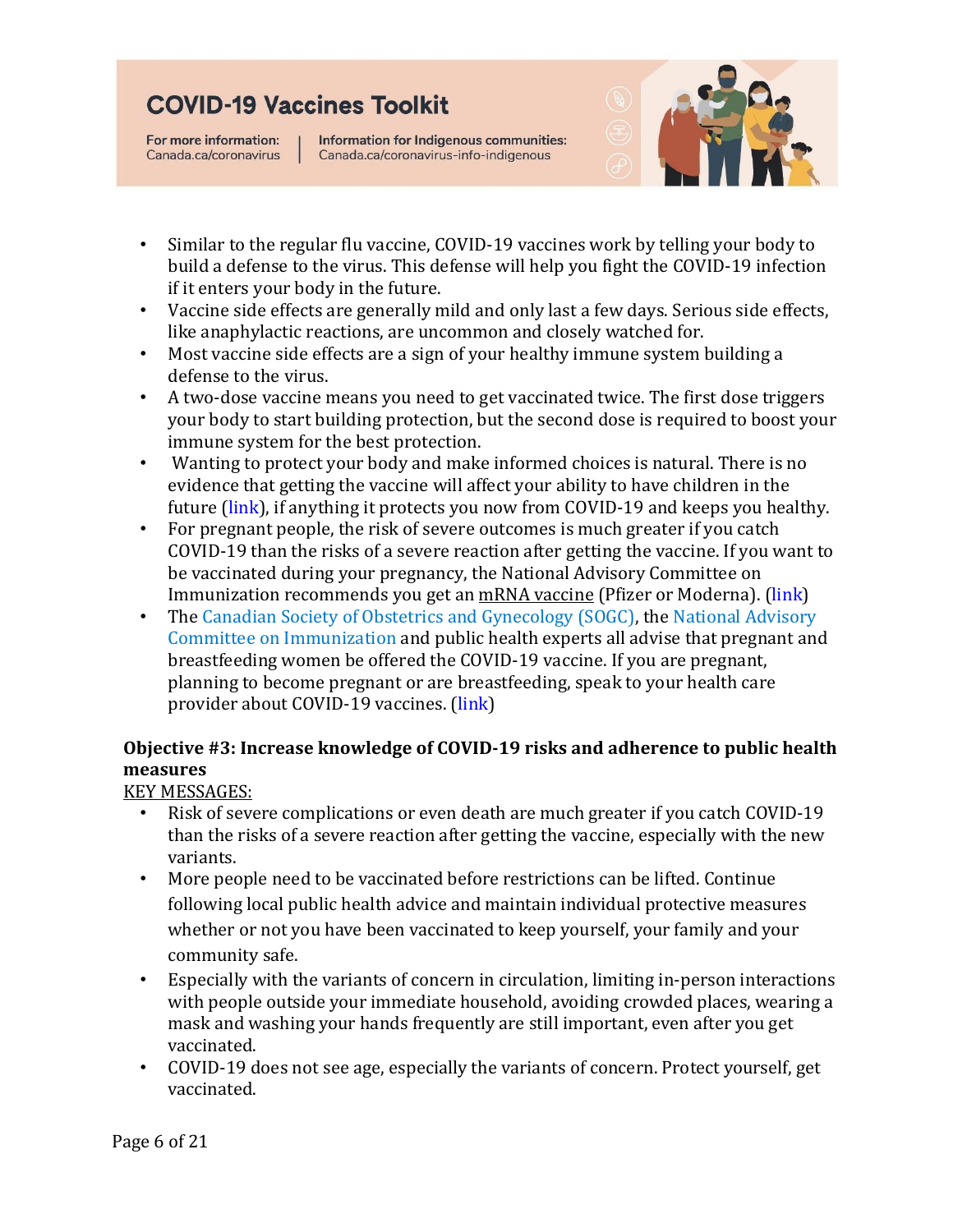For more information: Canada.ca/coronavirus Information for Indigenous communities: Canada.ca/coronavirus-info-indigenous



- Even if you are young and healthy, vaccination is still an important step to get back to normal activities like playing sports, going to school and hanging out with friends.
- Variants of concern are mutations of the virus that cause COVID-19. Variants are still considered to be COVID-19, but just different versions of the original virus. Some can spread more quickly and easily than the original virus. The best way to protect yourself from COVID-19 variants is the same way you protect yourself from the original virus:
	- wear a multi-layered mask that fits well
	- wash your hands with soap and water often and for at least 20 seconds<br>– minimize in-person interactions with people from outside your househe
	- minimize in-person interactions with people from outside your household
	- avoid closed spaces and crowded places<br>– stav home if you feel sick
	- $-$  stay home if you feel sick<br> $-$  and get vaccinated
	- and get vaccinated
- If you have tested positive for COVID-19 in the past, you can still get vaccinated.
- Being pregnant during the COVID-19 pandemic can be stressful. It's natural to worry. The Government of Canada is still learning how COVID-19 affects pregnancy. However, evidence shows that it's rare to pass COVID-19 to your baby during pregnancy and that the best way to protect you and your baby is vaccination. [\(link\)](https://www.canada.ca/en/public-health/services/diseases/2019-novel-coronavirus-infection/prevention-risks/pregnancy-childbirth-newborn.html)

### <span id="page-7-0"></span>**Social media posts**

You can visit our website for social media resources regarding COVID-19, including a Facebook frame! Click here: [COVID-19 resources for social media](https://www.sac-isc.gc.ca/eng/1620651064206/1620651084248?utm_source=doc&utm_medium=guide&utm_content=en-socialresources&utm_campaign=sac-isc-vaccinetoolkit)

Here are examples of messages that you may wish to adapt for your own campaign.

You could also:

- record the radio scripts on a cell phone video to share on social media
- find additional subjects of interest in the Narrative section

Some of these messages have been translated into 17 Indigenous languages, click here to access them: [Social media messages](https://drive.google.com/file/d/1VnoujukgLoWyaoWfAuHhyEhTdpCh6oMw/view?usp=sharing)

#### **Messages as of June 15, 2021**

#### **Message #1**

Learn about the #COVID19 vaccines that have been approved in Canada: [https://www.canada.ca/en/health-canada/services/drugs-health-products/covid19](https://www.canada.ca/en/health-canada/services/drugs-health-products/covid19-industry/drugs-vaccines-treatments/vaccines.html) [industry/drugs-vaccines-treatments/vaccines.html](https://www.canada.ca/en/health-canada/services/drugs-health-products/covid19-industry/drugs-vaccines-treatments/vaccines.html)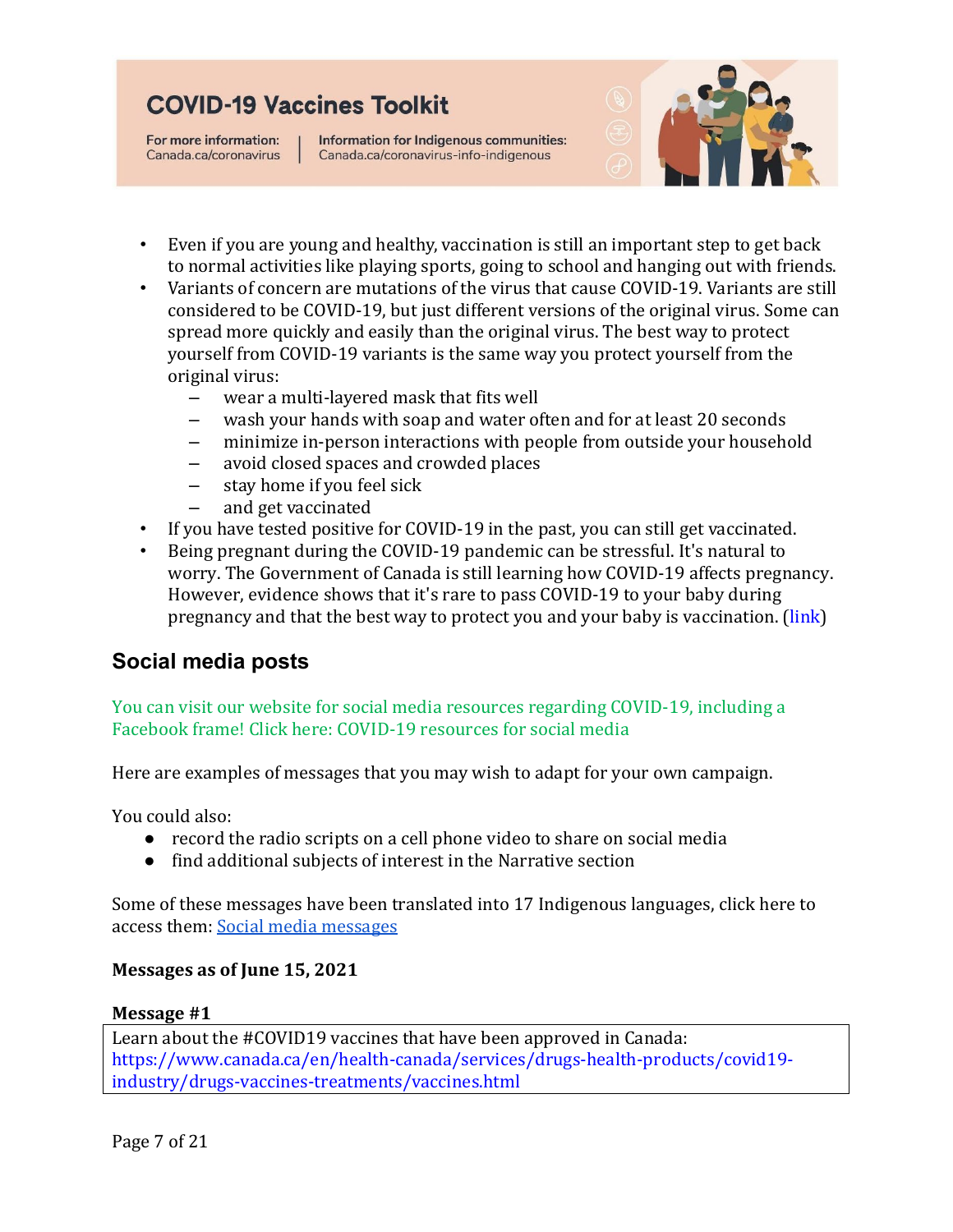For more information: Canada.ca/coronavirus Information for Indigenous communities: Canada.ca/coronavirus-info-indigenous



#### **Message #2**

Wondering if vaccines are safe? Watch this video: [https://www.canada.ca/en/public](https://www.canada.ca/en/public-health/services/video/vaccine-safety.html)[health/services/video/vaccine-safety.html](https://www.canada.ca/en/public-health/services/video/vaccine-safety.html) #COVIDwise #COVIDvaccine

#### **Message #3**

Find out about Canada's #COVID19 Immunization Plan and how the Government of Canada is working with First Nations, Inuit and Métis leaders to rollout vaccination in communities: [https://www.canada.ca/content/dam/phac](https://www.canada.ca/content/dam/phac-aspc/documents/services/diseases/2019-novel-coronavirus-infection/canadas-reponse/canadas-covid-19-immunization-plan-en.pdf)[aspc/documents/services/diseases/2019-novel-coronavirus-infection/canadas](https://www.canada.ca/content/dam/phac-aspc/documents/services/diseases/2019-novel-coronavirus-infection/canadas-reponse/canadas-covid-19-immunization-plan-en.pdf)[reponse/canadas-covid-19-immunization-plan-en.pdf](https://www.canada.ca/content/dam/phac-aspc/documents/services/diseases/2019-novel-coronavirus-infection/canadas-reponse/canadas-covid-19-immunization-plan-en.pdf)

#### **Message #4**

All #COVID19 vaccines used in Canada go through many tests to make sure they are effective and safe. Find out more about the process: [https://www.canada.ca/en/health](https://www.canada.ca/en/health-canada/services/drugs-health-products/covid19-industry/drugs-vaccines-treatments/vaccines/development-approval-infographic.html)[canada/services/drugs-health-products/covid19-industry/drugs-vaccines](https://www.canada.ca/en/health-canada/services/drugs-health-products/covid19-industry/drugs-vaccines-treatments/vaccines/development-approval-infographic.html)[treatments/vaccines/development-approval-infographic.html](https://www.canada.ca/en/health-canada/services/drugs-health-products/covid19-industry/drugs-vaccines-treatments/vaccines/development-approval-infographic.html) 

#### **Message #5**

Building up immunity against #COVID19 will take time. Follow public health measures so we can protect each other until we have community immunity. https://www.canada.ca/en/public-health/services/diseases/2019-novel-coronavirusinfection/awareness-resources/vaccinated-against-covid-19.html

#### **Message #6**

Vaccination is a personal choice. By choosing to get the #COVID19 vaccine, you will protect yourself, your family and your community. Learn more: [https://www.sac](https://www.sac-isc.gc.ca/eng/1606941379837/1606941507767)[isc.gc.ca/eng/1606941379837/1606941507767](https://www.sac-isc.gc.ca/eng/1606941379837/1606941507767)

#### **Message #7**

A lot of people are involved in the planning of the #COVID19 vaccine distribution to Indigenous people. This includes: Indigenous organizations and Indigenous leaders. Learn about the approval process for new vaccines: [https://www.canada.ca/en/health](https://www.canada.ca/en/health-canada/services/drugs-health-products/covid19-industry/drugs-vaccines-treatments/authorization.html)[canada/services/drugs-health-products/covid19-industry/drugs-vaccines](https://www.canada.ca/en/health-canada/services/drugs-health-products/covid19-industry/drugs-vaccines-treatments/authorization.html)[treatments/authorization.html](https://www.canada.ca/en/health-canada/services/drugs-health-products/covid19-industry/drugs-vaccines-treatments/authorization.html)

#### **Message #8**

Some Indigenous populations in remote and urban communities are prioritized to receive the # COVID19 vaccines. This depends on the amounts available and prioritization in their province or territory. Learn more about which groups are eligible to receive the vaccine first:<https://www.sac-isc.gc.ca/eng/1606941379837/1606941507767>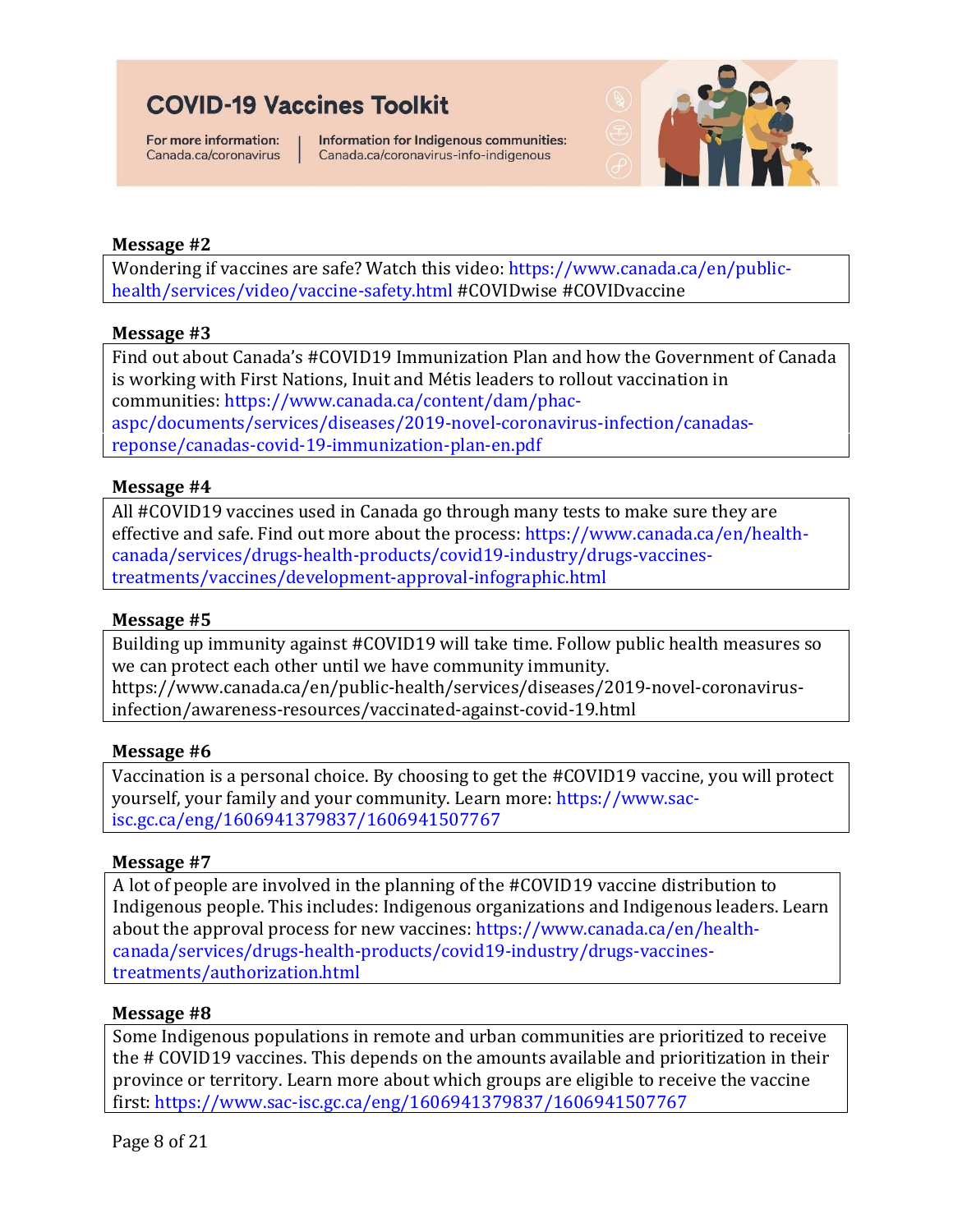For more information: Canada.ca/coronavirus

Information for Indigenous communities: Canada.ca/coronavirus-info-indigenous



#### **Message #9**

First Nations living off reserve, Inuit and Métis can receive #Covid19 vaccination through provincial/territorial health services, or local Indigenous health care organizations working in collaboration with local public health services. [https://www.sac](https://www.sac-isc.gc.ca/eng/1606941379837/1606941507767)[isc.gc.ca/eng/1606941379837/1606941507767](https://www.sac-isc.gc.ca/eng/1606941379837/1606941507767)

#### **Social media trusted sources**

When creating your own content, it is always best to use information from trusted official sources.

The resources that we are providing in this toolkit have been reviewed and approved by health experts and are considered trusted official sources.

You may also want to consider following and sharing content from [provincial and](https://teams.microsoft.com/dl/launcher/launcher.html?url=%2F_%23%2Fl%2Fmeetup-join%2F19%3Ameeting_Y2ZiNWViOWUtOGM2ZS00YzZkLTg3ZGUtYTRmMDM3MmQzMmI1%40thread.v2%2F0%3Fcontext%3D%257b%2522Tid%2522%253a%2522727ce8f2-a756-412e-a4c6-95204ad68d84%2522%252c%2522Oid%2522%253a%2522b7e613e1-c888-4ab1-b141-8d2a6345e6b5%2522%257d%26anon%3Dtrue&type=meetup-join&deeplinkId=8f0eb33c-f0b1-429a-b02b-dfd5aa33beb8&directDl=true&msLaunch=true&enableMobilePage=true&suppressPrompt=true&promptSuccess=true)  [territorial public health social](https://teams.microsoft.com/dl/launcher/launcher.html?url=%2F_%23%2Fl%2Fmeetup-join%2F19%3Ameeting_Y2ZiNWViOWUtOGM2ZS00YzZkLTg3ZGUtYTRmMDM3MmQzMmI1%40thread.v2%2F0%3Fcontext%3D%257b%2522Tid%2522%253a%2522727ce8f2-a756-412e-a4c6-95204ad68d84%2522%252c%2522Oid%2522%253a%2522b7e613e1-c888-4ab1-b141-8d2a6345e6b5%2522%257d%26anon%3Dtrue&type=meetup-join&deeplinkId=8f0eb33c-f0b1-429a-b02b-dfd5aa33beb8&directDl=true&msLaunch=true&enableMobilePage=true&suppressPrompt=true&promptSuccess=true) media accounts, in addition to these Government of Canada social media accounts:

| <b>Twitter</b>                      |                |
|-------------------------------------|----------------|
| <b>Account name</b>                 | Handle name    |
| GC Indigenous                       | @GCIndigenous  |
| <b>GC Autochtones</b>               | @GCAutochtones |
| Health Canada and PHAC              | @GovCanHealth  |
| Santé Canada et l'ASPC              | @GouvCanSante  |
| Dr. Theresa Tam                     | @CPHO Canada   |
| Dre Theresa Tam                     | @ACSP_Canada   |
| Official account of Prime Minister  | @CanadianPM    |
| Compte officiel du premier ministre | @PMcanadien    |

#### **Facebook**

| <b>Account name</b>                  | Handle name           |
|--------------------------------------|-----------------------|
| Healthy First Nations and Inuit      | @GCIndigenousHealth   |
| Premières Nations et Inuits en santé | @GCAutochtonesEnSante |
| GC Indigenous                        | @GCIndigenous         |
| <b>GC Autochtones</b>                | @GCAutochtones        |
| <b>Healthy Canadians</b>             | @HealthyCdns          |
| Canadiens en santé                   | @CANenSante           |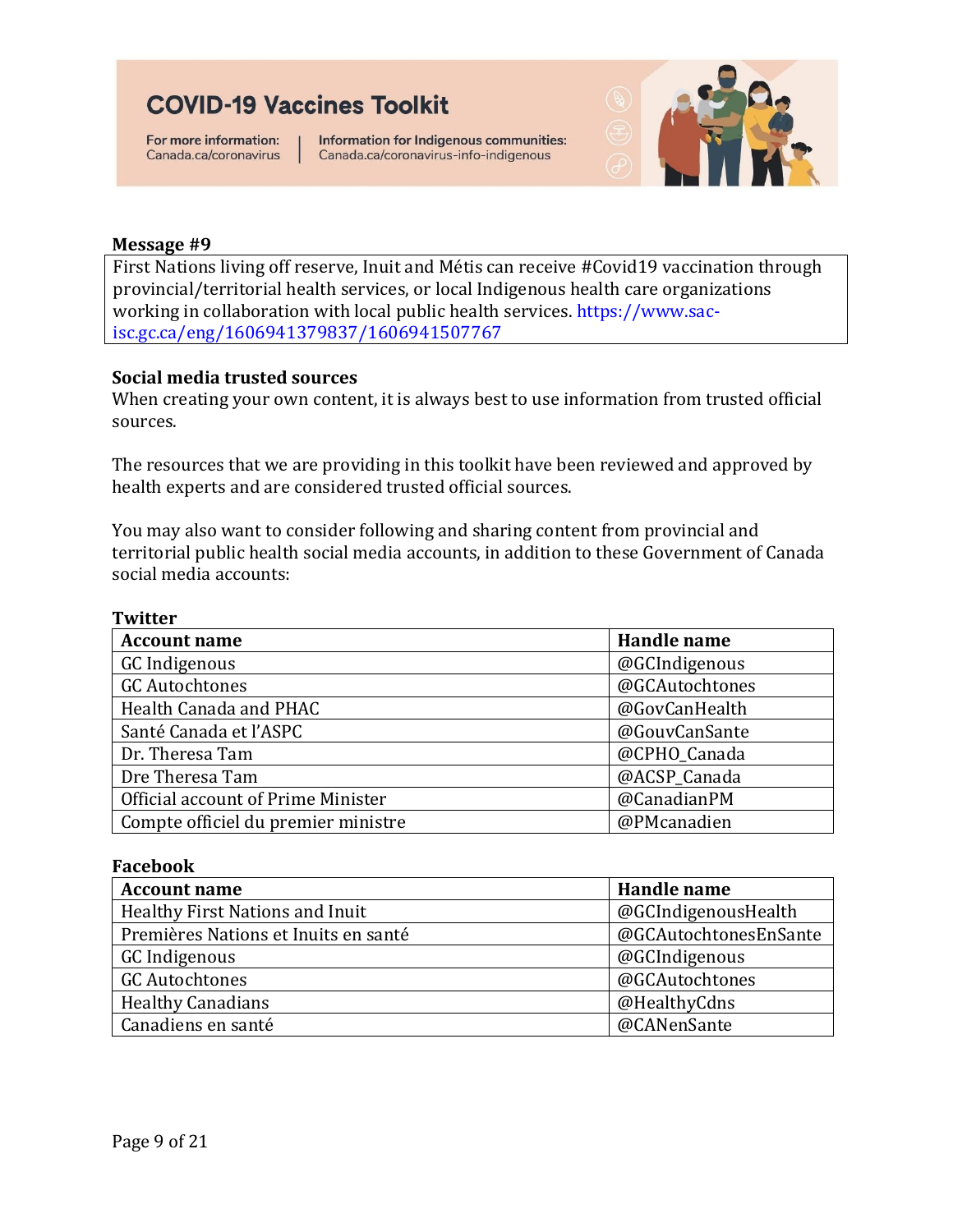For more information: Canada.ca/coronavirus Information for Indigenous communities: Canada.ca/coronavirus-info-indigenous



#### **Instagram**

| <b>Account name</b>      | Handle name    |
|--------------------------|----------------|
| GC Indigenous            | @gcindigenous  |
| GC Autochtones           | @gcautochtones |
| <b>Healthy Canadians</b> | @healthycdns   |
| Canadiens en santé       | @CANensante    |

#### **YouTube**

| <b>Account name</b>      | Handle name   |
|--------------------------|---------------|
| GC Indigenous            | @GCIndigenous |
| <b>GC Autochtones</b>    | @AADNCanada   |
| <b>Healthy Canadians</b> | @HealthyCdns  |
| Canadiens en santé       | @CanenSante   |

#### **Use of images**

- All visuals, including photos, stock photography, video and live streams should respect provincial, territorial and federal health and safety guidelines with regards to COVID-19. This includes:
	- o physical distancing
	- o wearing a mask
	- o other proper health precautions
- Avoid photos of people touching, shaking or holding hands. Photos that take place outdoors are preferable.
- For indoor photos, we recommend pictures of objects instead of people.
- If you are using visuals of a pre-pandemic situation, you may want to consider identifying them as such to avoid people mistaking it as a current visual.

To help you create your social media content, we've develope[d a simple guide for shooting a](https://drive.google.com/file/d/1xjhj-QzXQD2EK0rPV6hJBIwMXpQoMOMp/view?usp=sharing)  [video and taking a photo](https://drive.google.com/file/d/1xjhj-QzXQD2EK0rPV6hJBIwMXpQoMOMp/view?usp=sharing) [\(click here for the French version\)](https://drive.google.com/file/d/1sfULGxqeXZj7gkBw5Dq2CmVD0Cnrm5Vb/view?usp=sharing).

#### **Use of Canada symbols**

- When creating your own original content, please keep in mind that you cannot use the Government of Canada symbols displayed on Government of Canada material. These include:
	- o Canada wordmark
	- o flag symbol
	- o Canada's coat of arms

Page 10 of 21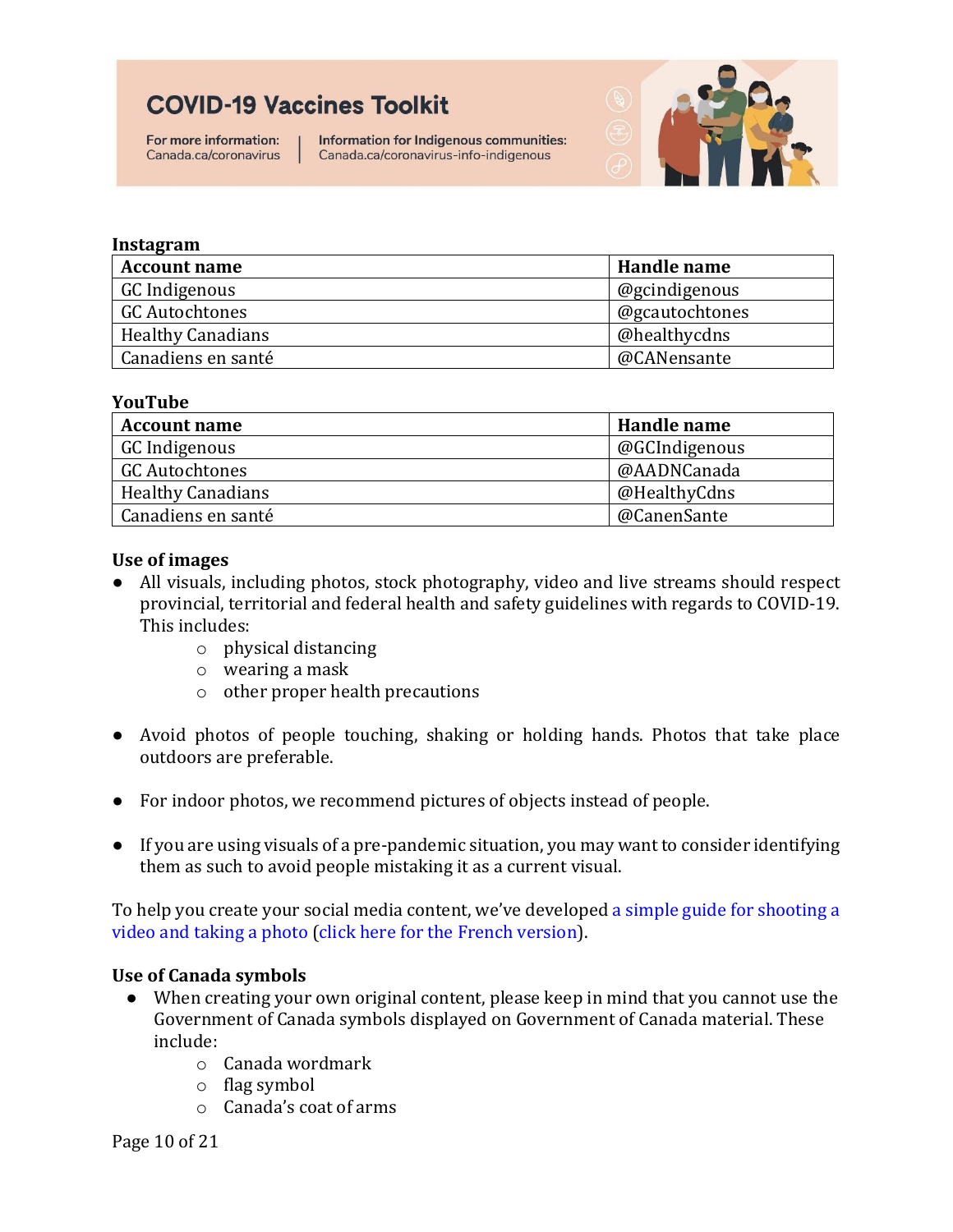For more information: Canada.ca/coronavirus

Information for Indigenous communities: Canada.ca/coronavirus-info-indigenous



● These symbols cannot be cropped, modified or removed and are not allowed to be used on materials that are not produced from, or in partnership with, the Government of Canada

#### **Hashtags**

You may want to consider including hashtags to help your message reach a broader audience, particularly those specific to your community or organization. Here are other hashtags that you may want to use to help reach your target audience:

| English       | French           |
|---------------|------------------|
| #COVIDvaccine | #VaccinCOVID     |
| #COVIDwise    | #COVIDavisé      |
| #COVID19      | #COVID19         |
| #PublicHealth | #SantéPublique   |
| #crushCOVID   | #ÉcrasonslaCOVID |

### <span id="page-11-0"></span>**Posters, videos and webpages**

If you wish, you may download and share these materials through your social media channels.

This content has been reviewed and approved by health experts. It is considered to be from trusted official sources.

These websites are continuously updated with new content.

| <b>Resource in English and</b>       | Also available in      | Link                         |
|--------------------------------------|------------------------|------------------------------|
| link                                 |                        |                              |
| <i>Info sheet: Fraudulent offers</i> | French                 | Offres frauduleuses de vente |
| of vaccines for sale outside         |                        | de vaccins en dehors du      |
| <b>Government process</b>            |                        | processus gouvernemental     |
| Poster: How COVID-19                 | French                 | Distributions des vaccins    |
| vaccines are distributed in          |                        | contre la COVID-19 au        |
| Canada                               |                        | Canada                       |
| Poster: Stop COVID-19 one            | 7 Indigenous languages | Eastern Ojibway              |
| arm at a time                        |                        | Inuktitut                    |
|                                      |                        | Michif                       |
|                                      |                        | Mohawk                       |
|                                      |                        | <b>O</b> jicree              |
|                                      |                        | <b>Swampy Cree</b>           |

#### <span id="page-11-1"></span>**Resources about COVID-19 vaccines**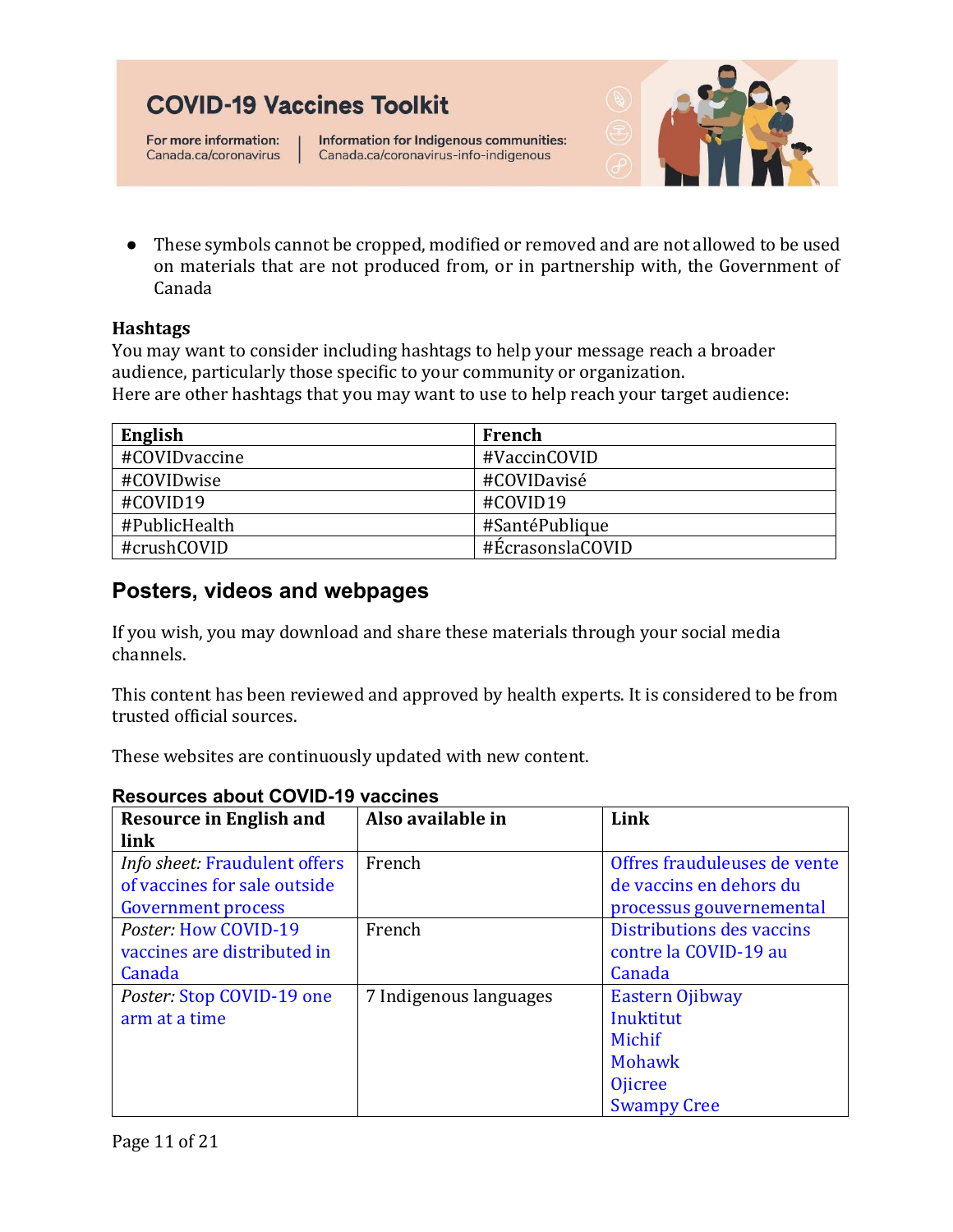For more information: Canada.ca/coronavirus

Information for Indigenous communities:<br>Canada.ca/coronavirus-info-indigenous



| <b>Resource in English and</b>                  | Also available in            | Link                                                    |
|-------------------------------------------------|------------------------------|---------------------------------------------------------|
| link                                            |                              |                                                         |
|                                                 | French                       | <b>Western Ojibway</b><br>Arrêtons la COVID-19 un       |
|                                                 |                              | bras à la fois                                          |
| <b>Brochure: COVID-19 Vaccine</b>               | 7 Indigenous languages       | Eastern Ojibway                                         |
| hesitancy                                       |                              | Inuktitut                                               |
|                                                 |                              | Michif                                                  |
|                                                 |                              | <b>Mohawk</b>                                           |
|                                                 |                              | <b>Ojicree</b>                                          |
|                                                 |                              | <b>Swampy Cree</b>                                      |
|                                                 |                              | Western Ojibway                                         |
|                                                 | French                       | Réticence à la vaccination                              |
|                                                 |                              | contre la COVID-19                                      |
| Poster: COVID-19 vaccines:                      | French                       | Vaccins contre la COVID-19 :                            |
| get the facts                                   |                              | les faits                                               |
| Webpage: Approved COVID-                        | French                       | Vaccins approuvés contre la                             |
| 19 vaccines<br>Poster: Make sure you have       | Inuktitut (Kivalliq dialect, | COVID-19<br><sup>2</sup> מ∪י <i>ס</i> כ־4מם יחבי−א      |
| the facts about COVID-19                        | Syllabics and Roman)         |                                                         |
| vaccination                                     |                              | 19- <sup>∾</sup> ـه°ل≻ <sup>ب</sup> ≫مـ                 |
|                                                 |                              | <b>ᢦᢪᠣ᠊ᢦᡛᡄᢞ</b> ᢗᡌᡄᠷᡘᡰ᠐                                 |
|                                                 |                              | <b>P&gt;UP<sub>c</sub> DbSPFC<sub>a</sub>SLLGU&lt;9</b> |
|                                                 | French                       | Assurez-vous de connaître                               |
|                                                 |                              | les faits concernant la<br>vaccination contre la COVID- |
|                                                 |                              | 19                                                      |
| Videos:                                         | Inuktitut                    |                                                         |
| <b>COVID-19 vaccines in</b>                     |                              | <sup>⊃</sup> ∆م∆ °∩<ٰb                                  |
| <b>Inuit Nunangat: What</b><br>you need to know |                              | ᠘ <b>৽৴৽৽</b> ৽                                         |
| <b>COVID-19 vaccines for</b>                    |                              | ჼႦϷჂႾჂ <i>Ⴡ</i> ჃႧჼჼႠ <del></del> ቃ <sup>ϲ</sup>        |
| Inuit priority groups                           |                              |                                                         |
| <b>COVID-19 vaccines for</b>                    |                              | <u>b&gt;Πς Δης</u>                                      |
| <b>Indigenous priority</b>                      |                              | <b>PS-C&amp;CDN&gt;PACG</b>                             |
| groups                                          |                              | $\sim \Omega$                                           |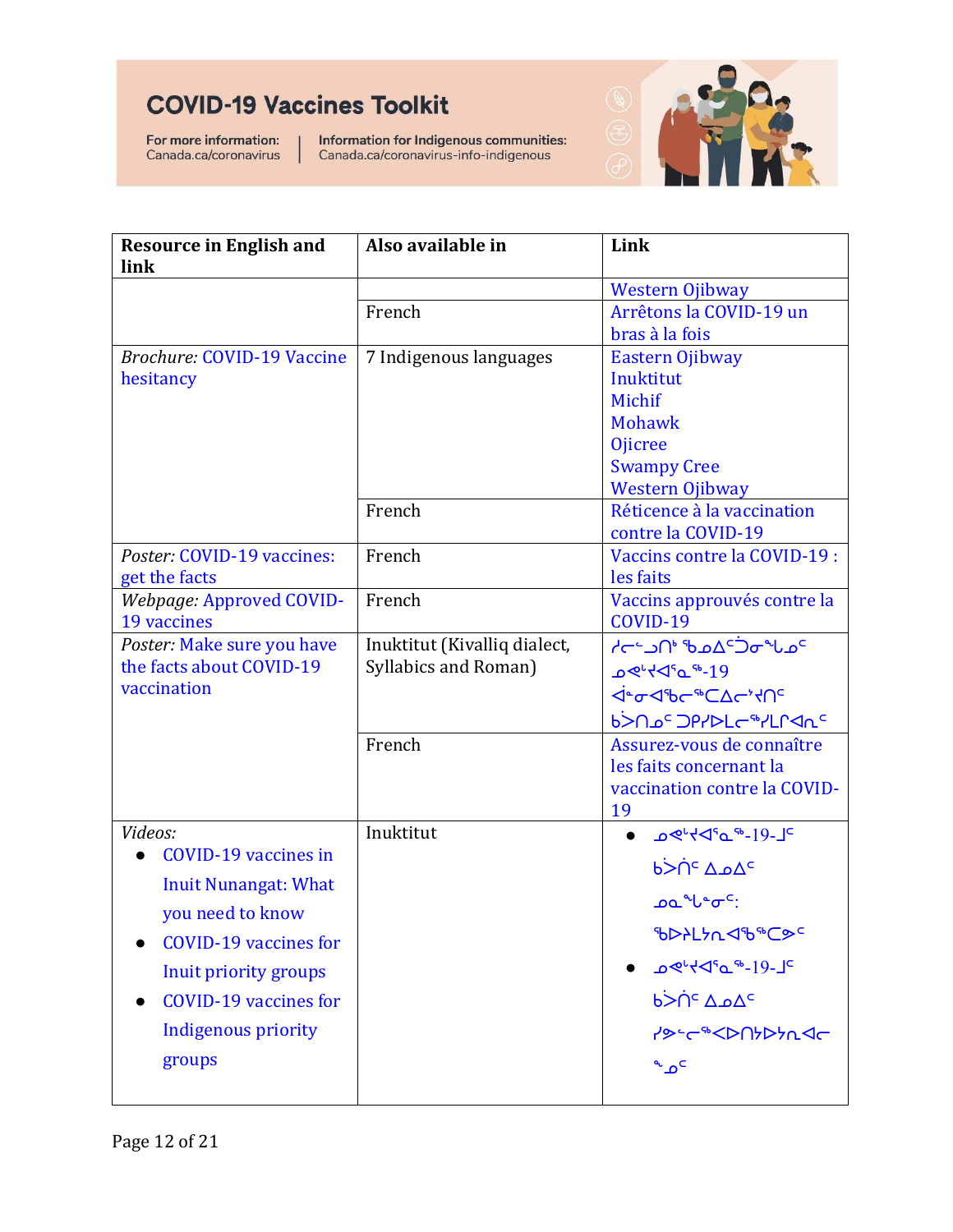For more information: Canada.ca/coronavirus Information for Indigenous communities: Canada.ca/coronavirus-info-indigenous



| <b>Resource in English and</b><br>link                                             | Also available in                 | Link                                                                                                                                                                                 |
|------------------------------------------------------------------------------------|-----------------------------------|--------------------------------------------------------------------------------------------------------------------------------------------------------------------------------------|
| <b>COVID-19 Vaccines</b><br>and Indigenous<br><b>Communities: Get the</b><br>facts | French                            | Vaccins contre la<br>$\bullet$<br>COVID-19 dans les<br>communautés<br>autochtones<br><b>Groupes prioritaires</b><br>$\bullet$<br>autochtones et les<br>vaccins contre la<br>COVID-19 |
| Poster: What you need to<br>know about the COVID-19<br>vaccine for Canada          | 10 Indigenous languages<br>French | Cree<br><b>Dene</b><br><b>Eastern Ojibwe</b><br>Innu-Aimun<br>Inuinnaqtun<br><b>Inuktitut (Nunavik)</b><br>Michif<br>Mi'kmaq<br>Oji-Cree<br><b>Western Ojibwe</b>                    |
| Video: How vaccines are                                                            | French                            | Ce qu'il faut savoir<br><b>Comment les vaccins sont</b>                                                                                                                              |
| developed                                                                          |                                   | créés                                                                                                                                                                                |
| Poster: Vaccine<br>development and approval<br>in Canada                           | French                            | <b>Approbation et</b><br>développement                                                                                                                                               |
| Poster: Canada's COVID-19<br>immunization plan                                     | French                            | Plan de vaccination                                                                                                                                                                  |

To find other vaccine-related resources online:

- [COVID-19 vaccines and Indigenous peoples](https://www.sac-isc.gc.ca/eng/1606941379837/1606941507767?utm_source=doc&utm_medium=guide&utm_content=en-covid19-vaccine-indigenouspeoples&utm_campaign=sac-isc-vaccinetoolkit) (Indigenous Services Canada)
- [COVID-19 vaccines](https://www.canada.ca/en/health-canada/services/drugs-health-products/covid19-industry/drugs-vaccines-treatments/vaccines.html) (Government of Canada)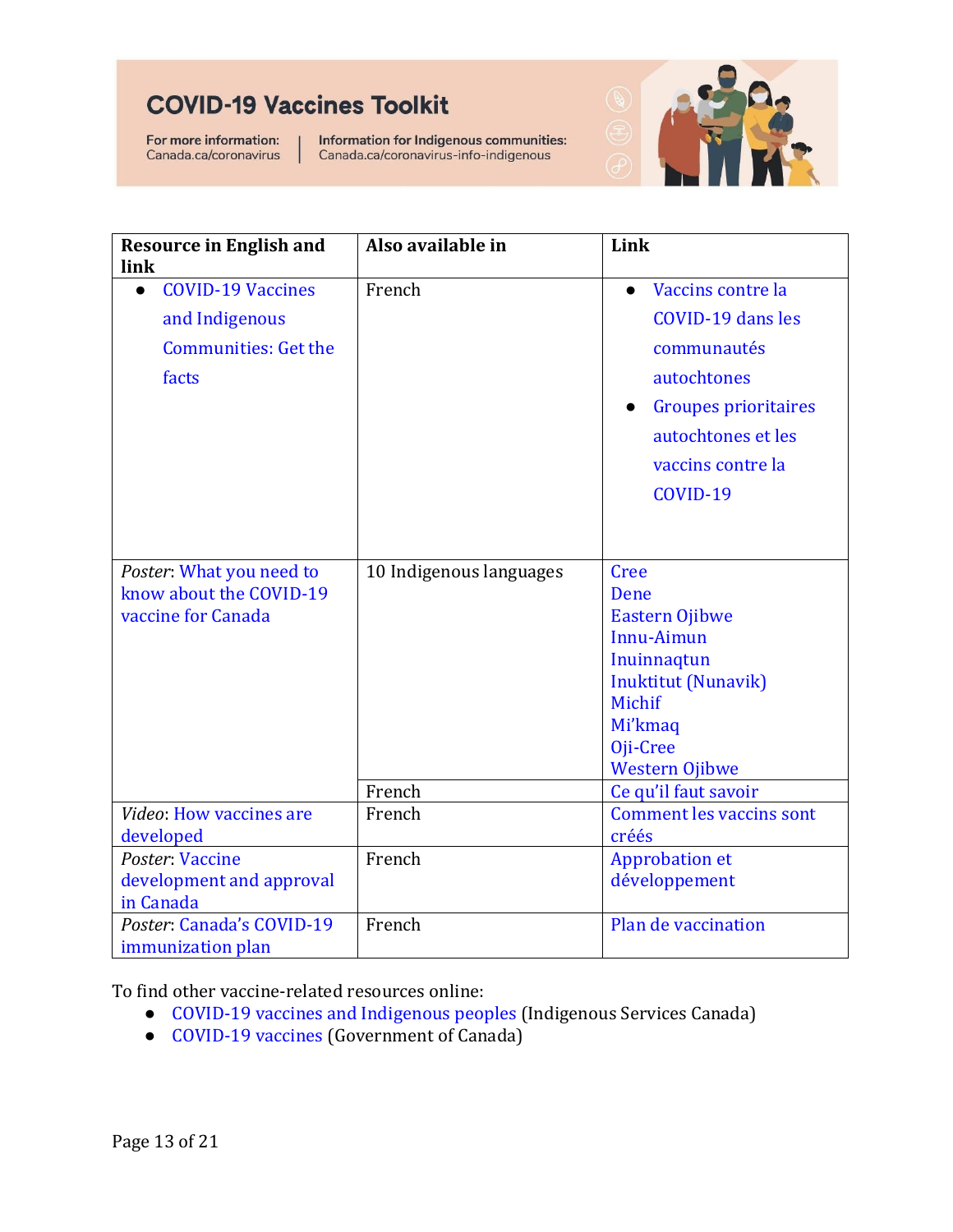For more information: Canada.ca/coronavirus Information for Indigenous communities:<br>Canada.ca/coronavirus-info-indigenous



| To find provincial and territorial vaccine | To book an appointment when you are       |
|--------------------------------------------|-------------------------------------------|
| roll-out plans:                            | eligible:                                 |
| <b>British Columbia</b><br>$\bullet$       | <b>British Columbia</b><br>$\bullet$      |
| Alberta                                    | Alberta<br>$\bullet$                      |
| Saskatchewan                               | Saskatchewan<br>$\bullet$                 |
| Manitoba                                   | Manitoba<br>$\bullet$                     |
| Ontario                                    | Ontario<br>$\bullet$                      |
| Quebec                                     | Quebec<br>$\bullet$                       |
| <b>New Brunswick</b>                       | <b>New Brunswick</b><br>$\bullet$         |
| <b>Nova Scotia</b><br>$\bullet$            | • Nova Scotia                             |
| <b>Prince Edward Island</b>                | • Prince Edward Island                    |
| Newfoundland and Labrador                  | • Newfoundland and Labrador               |
| Yukon                                      | Yukon<br>$\bullet$                        |
| <b>Northwest Territories</b>               | <b>Northwest Territories</b><br>$\bullet$ |
| <b>Nunavut</b>                             | <b>Nunavut</b><br>●                       |

#### <span id="page-14-0"></span>**Other key COVID-19 public health resources**

| <b>Resource in English and</b>      | Also available in          | Link                       |
|-------------------------------------|----------------------------|----------------------------|
| link                                |                            |                            |
| Video: "How the COVID               | Three Indigenous languages | Cree: Tanisi isi ôma COVID |
| Alert app works"                    |                            | Alert app isi âptahk       |
|                                     |                            | ™مى Inuktitut (Nunavik): م |
|                                     |                            | <b>SAU-QU-AD-LO-2010</b>   |
|                                     |                            | (COVID Alert) Aringled in  |
|                                     |                            | ∆∟J⊂Dيo                    |
|                                     |                            | Western Ojibwe: Aaniin     |
|                                     |                            | ezhi-anokiimagak GOOBID    |
|                                     |                            | Ashowiziwin                |
|                                     |                            |                            |
|                                     | French                     | "Comment l'appli Alerte    |
|                                     |                            | <b>COVID</b> fonctionne"   |
| <i>Poster:</i> We are in this fight | 7 Indigenous languages     | Eastern Ojibway            |
| together                            |                            | Inuktitut                  |
|                                     |                            | Michif                     |
|                                     |                            | <b>Mohawk</b>              |
|                                     |                            | <b>Ojicree</b>             |
|                                     |                            | <b>Swampy Cree</b>         |
|                                     |                            | <b>Western Ojibway</b>     |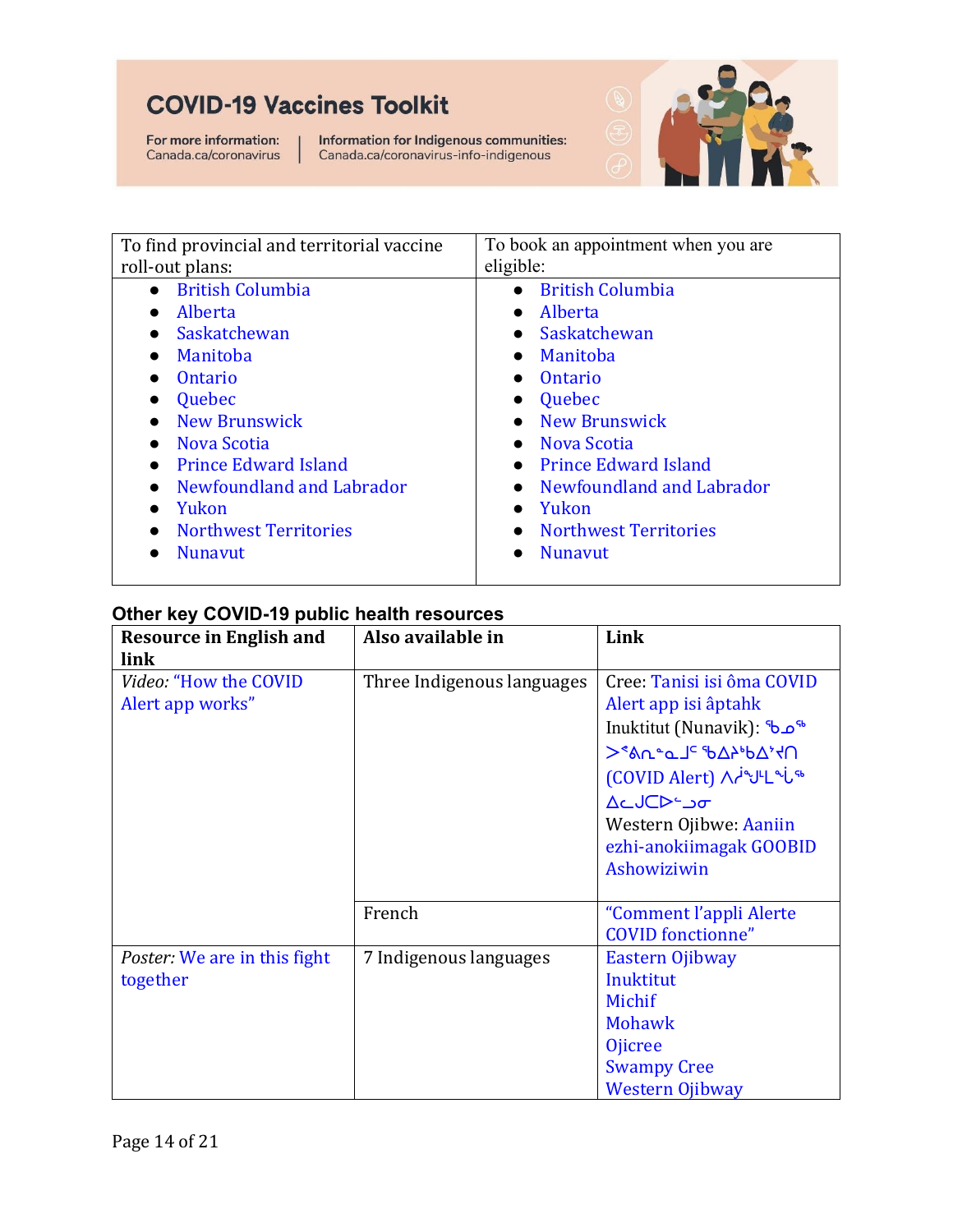For more information: Canada.ca/coronavirus

Information for Indigenous communities:<br>Canada.ca/coronavirus-info-indigenous



| <b>Resource in English and</b><br>link                                              | Also available in                 | Link                                                                                                                                                                                                                            |
|-------------------------------------------------------------------------------------|-----------------------------------|---------------------------------------------------------------------------------------------------------------------------------------------------------------------------------------------------------------------------------|
|                                                                                     | French                            | Ensemble dans le même<br>combat                                                                                                                                                                                                 |
| Poster: After you get your<br><b>COVID-19 vaccine</b>                               | French                            | Après avoir reçu votre<br>vaccine contre la COVID-19                                                                                                                                                                            |
| Webpage: COVID-19<br>variants of concern                                            | French                            | Variants préoccupants de la<br>COVID-19                                                                                                                                                                                         |
| Videos:<br>Help stop the spread<br>$\bullet$<br>of COVID-19 in Inuit<br>communities | Inuktitut                         | <b>AbYLSU YALL'USCACON</b><br>ഛ്⊀⊲°പ°-19 ∆ഛ <sup>പ</sup><br>ഛ <sup>പ</sup> ്പം                                                                                                                                                  |
| COVID-19 and<br>Indigenous<br><b>Communities</b>                                    | French                            | La COVID-19 et les<br>communautés autochtones.                                                                                                                                                                                  |
| Poster: Double your<br>protection                                                   | 10 Indigenous languages           | Paskwawinimowin (Cree)<br>Denesuline (Dene)<br><b>Innu-Aimun</b><br>Inuinnaqtun<br><b>Inuktitut (Nunavik)</b><br>Michif<br>Mikmaq (Mi'kmaq)<br><b>Eastern Ojibwe</b><br><b>Western Ojibwe</b><br>Oji-Cree                       |
| Poster: Protect your<br>community                                                   | French<br>10 Indigenous languages | Soyez doublement prudents<br>Paskwawinimowin (Cree)<br>Denesuline (Dene)<br>Innu-Aimun<br>Inuinnaqtun<br><b>Inuktitut (Nunavik)</b><br>Michif<br>Mikmaq (Mi'kmaq)<br><b>Eastern Ojibwe</b><br><b>Western Ojibwe</b><br>Oji-Cree |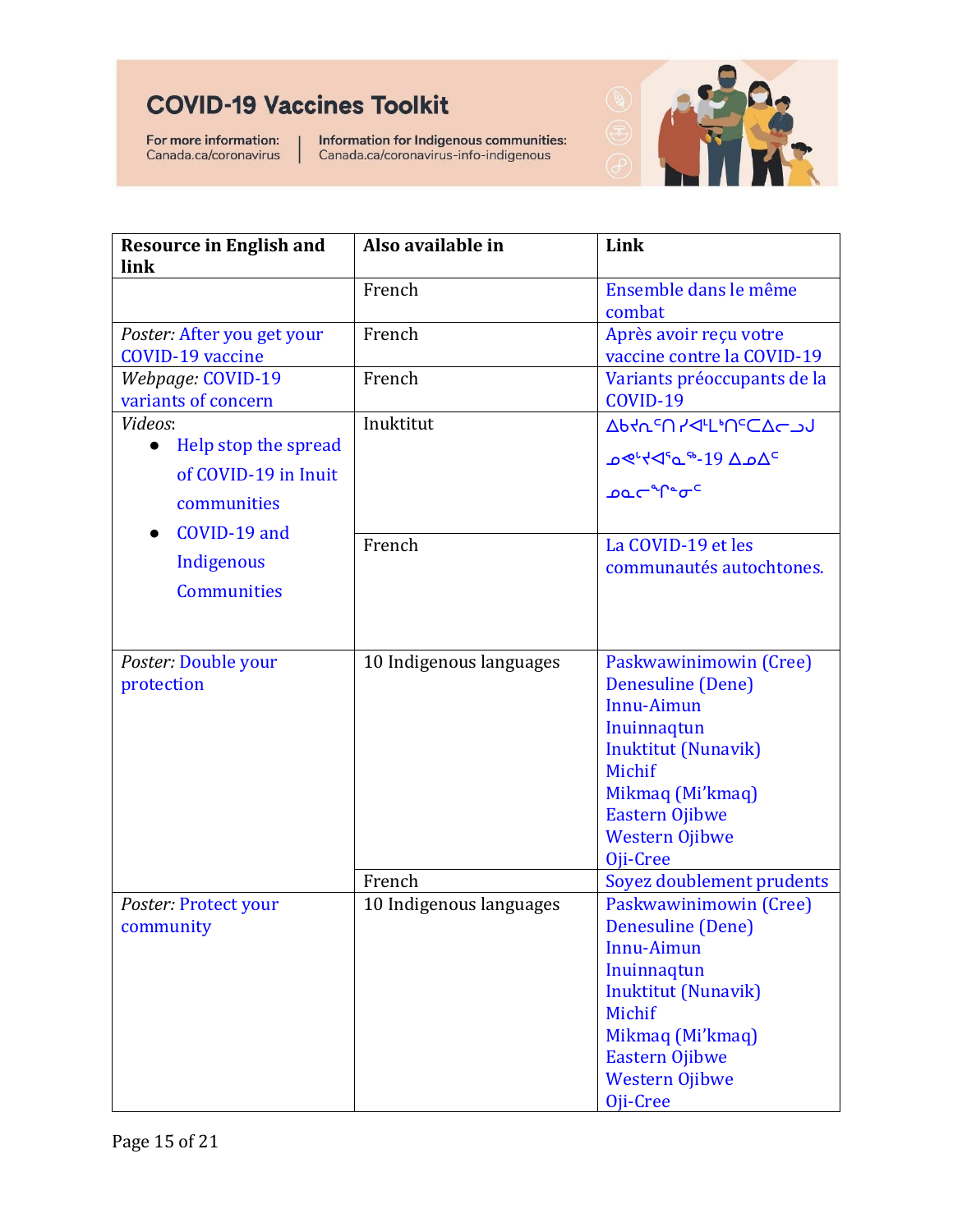For more information: Canada.ca/coronavirus Information for Indigenous communities:<br>Canada.ca/coronavirus-info-indigenous



| <b>Resource in English and</b> | Also available in       | Link                            |
|--------------------------------|-------------------------|---------------------------------|
| link                           |                         |                                 |
|                                | French                  | Protégez votre                  |
|                                |                         | communauté                      |
| Webpage: Get email updates     | French                  | Mises à jour par courriel       |
| on COVID-19                    |                         |                                 |
| Webpage: Download the          | French                  | <b>Télécharger Alerte COVID</b> |
| COVID-19 app                   |                         |                                 |
| Video: How to prevent the      | 16 Indigenous languages | <b>Denesuline</b>               |
| spread of COVID-19             |                         | Eastern Ojibway                 |
|                                |                         | <b>Inuktitut (North Baffin)</b> |
|                                |                         | <b>Inuktitut (South Baffin)</b> |
|                                |                         | <b>Michif Cree</b>              |
|                                |                         | <b>Michif French</b>            |
|                                |                         | Mi'kmaq                         |
|                                |                         | Mohawk (Eastern dialect)        |
|                                |                         | Mohawk (Western dialect)        |
|                                |                         | Nunatsiavummiutut               |
|                                |                         | OjiCree (Roman                  |
|                                |                         | orthography)                    |
|                                |                         | OjiCree (syllabics)             |
|                                |                         | <b>Plains Cree</b>              |
|                                |                         | <b>Stoney</b>                   |
|                                |                         | <b>Swampy Cree</b>              |
|                                |                         | <b>Western Ojibway</b>          |
|                                | French                  | Maintenez la propreté           |
| Poster: Go out safely          | 10 Indigenous languages | Cree                            |
|                                |                         | Dene                            |
|                                |                         | <b>Eastern Ojibwe</b>           |
|                                |                         | Innu-Aimun                      |
|                                |                         | Inuinnaqtun                     |
|                                |                         | Inuktitut                       |
|                                |                         | Michif                          |
|                                |                         | Mi'kmaq                         |
|                                |                         | <b>Western Ojibwe</b>           |
|                                |                         | Oji-Cree                        |
|                                | French                  | Sortez en toute sécurité        |
| Poster: Help stop the spread   | 8 Indigenous languages  | Cree                            |
| of COVID-19 (information       |                         | Denesuline                      |
|                                |                         | <b>Eastern Ojibwe</b>           |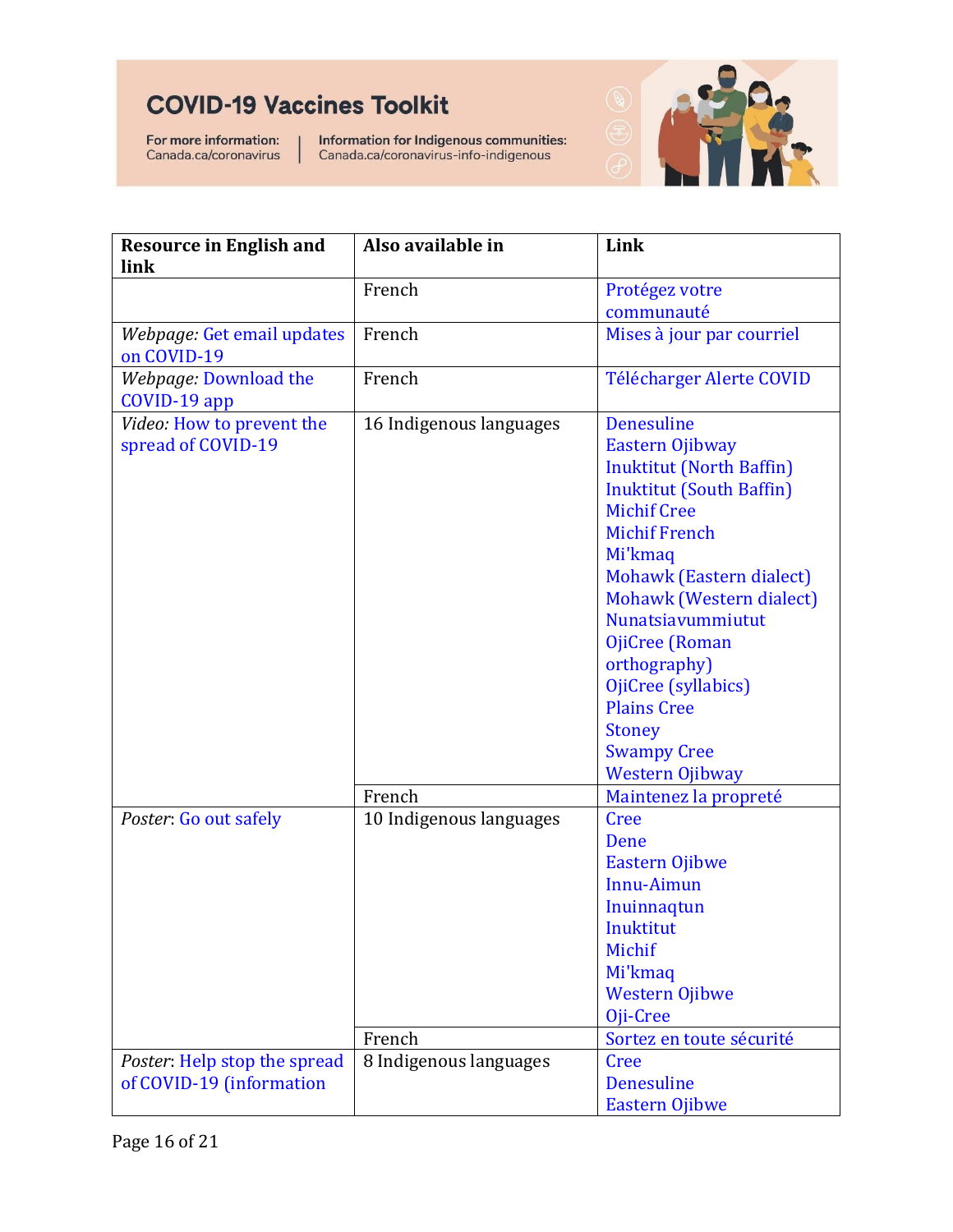For more information: Canada.ca/coronavirus Information for Indigenous communities: Canada.ca/coronavirus-info-indigenous



| <b>Resource in English and</b>      | Also available in       | Link                        |
|-------------------------------------|-------------------------|-----------------------------|
| link                                |                         |                             |
| for Indigenous                      |                         | Inuinnaqtun                 |
| communities)                        |                         | Inuktitut                   |
|                                     |                         | Michif                      |
|                                     |                         | Mi'kmaq                     |
|                                     |                         | <b>Western Ojibwe</b>       |
|                                     | French                  | Contribuer à réduire la     |
|                                     |                         | propagation                 |
| Poster: About COVID                 | 10 Indigenous languages | <b>Cree</b>                 |
|                                     |                         | <b>Denesuline</b>           |
|                                     |                         | <b>Eastern Ojibwe</b>       |
|                                     |                         | <b>Innu-Aimun</b>           |
|                                     |                         | Inuinnaqtun                 |
|                                     |                         | <b>Inuktitut</b>            |
|                                     |                         | Michif                      |
|                                     |                         | Mi'kmaq                     |
|                                     |                         | Oji-Cree                    |
|                                     |                         | <b>Western Ojibwe</b>       |
|                                     | French                  | À propos de la COVID-19     |
| Poster: Facts about COVID           | 8 Indigenous languages  | Cree                        |
|                                     |                         | <b>Denesuline</b>           |
|                                     |                         | <b>Eastern Ojibwe</b>       |
|                                     |                         | Inuinnaqtun                 |
|                                     |                         | <b>Inuktitut</b>            |
|                                     |                         | Michif                      |
|                                     |                         | Mi'kmaq                     |
|                                     |                         | <b>Western Ojibwe</b>       |
|                                     | French                  | Renseignez-vous sur les     |
|                                     |                         | faits au sujet de la COVID- |
|                                     |                         | 19                          |
| Poster: How to use a mask<br>safely | French                  | <b>Affiche Masque</b>       |

To find other resources developed by either Indigenous organizations or in Indigenous languages: [Awareness videos and resources](https://www.sac-isc.gc.ca/eng/1603132339009/1603132369373?utm_source=doc&utm_medium=guide&utm_content=en-covid-awareness-resources-videos&utm_campaign=sac-isc-vaccinetoolkit)

To find all resources developed by the Government of Canada:

- [Awareness resources](https://www.canada.ca/en/public-health/services/diseases/2019-novel-coronavirus-infection/awareness-resources.html)
- In Plains Cree: [Coronavirus âhkosiwin \(COVID-19\): Aswêyihtamowin âpacihcikana](https://www.canada.ca/en/public-health/services/diseases/2019-novel-coronavirus-infection/awareness-resources/plains-cree.html)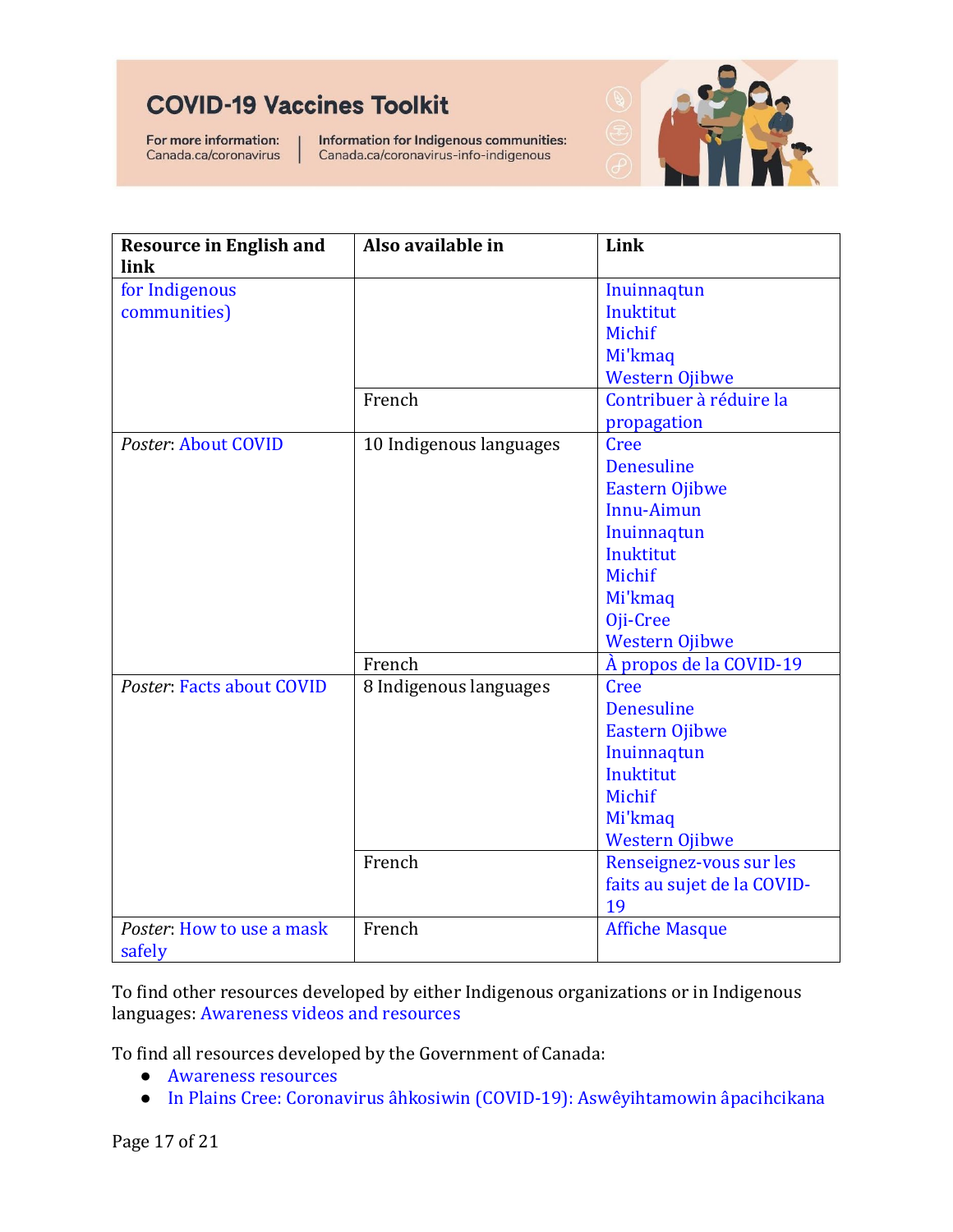For more information: Canada.ca/coronavirus Information for Indigenous communities: Canada.ca/coronavirus-info-indigenous



● In Eastern Ojibwe: [Corono manijooshens aakoziwin \(COVID-19\): Gikendamowin](https://www.canada.ca/en/public-health/services/diseases/2019-novel-coronavirus-infection/awareness-resources/ojibwe-eastern.html)  [nikaaziwinan](https://www.canada.ca/en/public-health/services/diseases/2019-novel-coronavirus-infection/awareness-resources/ojibwe-eastern.html)

To find provincial and territorial resources:

● [Provincial and territorial resources for COVID-19](https://www.canada.ca/en/public-health/services/diseases/2019-novel-coronavirus-infection/symptoms/provincial-territorial-resources-covid-19.html)

#### <span id="page-18-0"></span>**Mental wellness resources**

Find programs and services that support mental health in Indigenous communities, access substance use treatment centres, learn about suicide prevention.

| <b>Resource in English and</b> | Also available in | Link                               |
|--------------------------------|-------------------|------------------------------------|
| link                           |                   |                                    |
| Webpage: Indigenous            | French            | Santé mentale et                   |
| mental health and              |                   | consommation de                    |
| substance use                  |                   | substances chez les                |
|                                |                   | Autochtones                        |
| <i>Webpage:</i> Hope for       | French            | Ligne d'écoute d'espoir            |
| <b>Wellness Help Line</b>      |                   |                                    |
| Webpage: Mental health         | French            | <b>Prestations pour counseling</b> |
| counselling benefits           |                   | en santé mentale                   |
| Webpage: Taking care of        | French            | Prendre soin de sa santé           |
| your mental and physical       |                   | mentale et physique durant         |
| health during the COVID-19     |                   | la pandémie de la COVID-19         |
| pandemic                       |                   |                                    |
| Webpage: COVID-19              | French            | <b>Ressources sur la COVID-19</b>  |
| <b>Resources - Thunderbird</b> |                   | - Thunderbird Partnership          |
| <b>Partnership Foundation</b>  |                   | <b>Foundation</b>                  |

#### <span id="page-18-1"></span>**Resources for Kids**

| <b>Resource in English and</b> | Also available in | Link                                                      |
|--------------------------------|-------------------|-----------------------------------------------------------|
| link                           |                   |                                                           |
| Webpage: COVID-19              | inuktitut         | 19 <sup>-®</sup> ے°5≻ <sup>ہ</sup> ∢ص                     |
| awareness activities for       |                   | <b>DASYSAGUSUA</b>                                        |
| Indigenous kids                |                   | ზა∆←⊳ን∩ <sup>ւ</sup> \ <sup>c</sup> აപ് <sup>ക</sup> ∲®⊃⊂ |
|                                |                   | <sup>P</sup> APY <sup>e</sup> o <sup>c</sup>              |
|                                | French            | Activités de sensibilisation                              |
|                                |                   | à la COVID-19 pour les                                    |
|                                |                   | enfants autochtones                                       |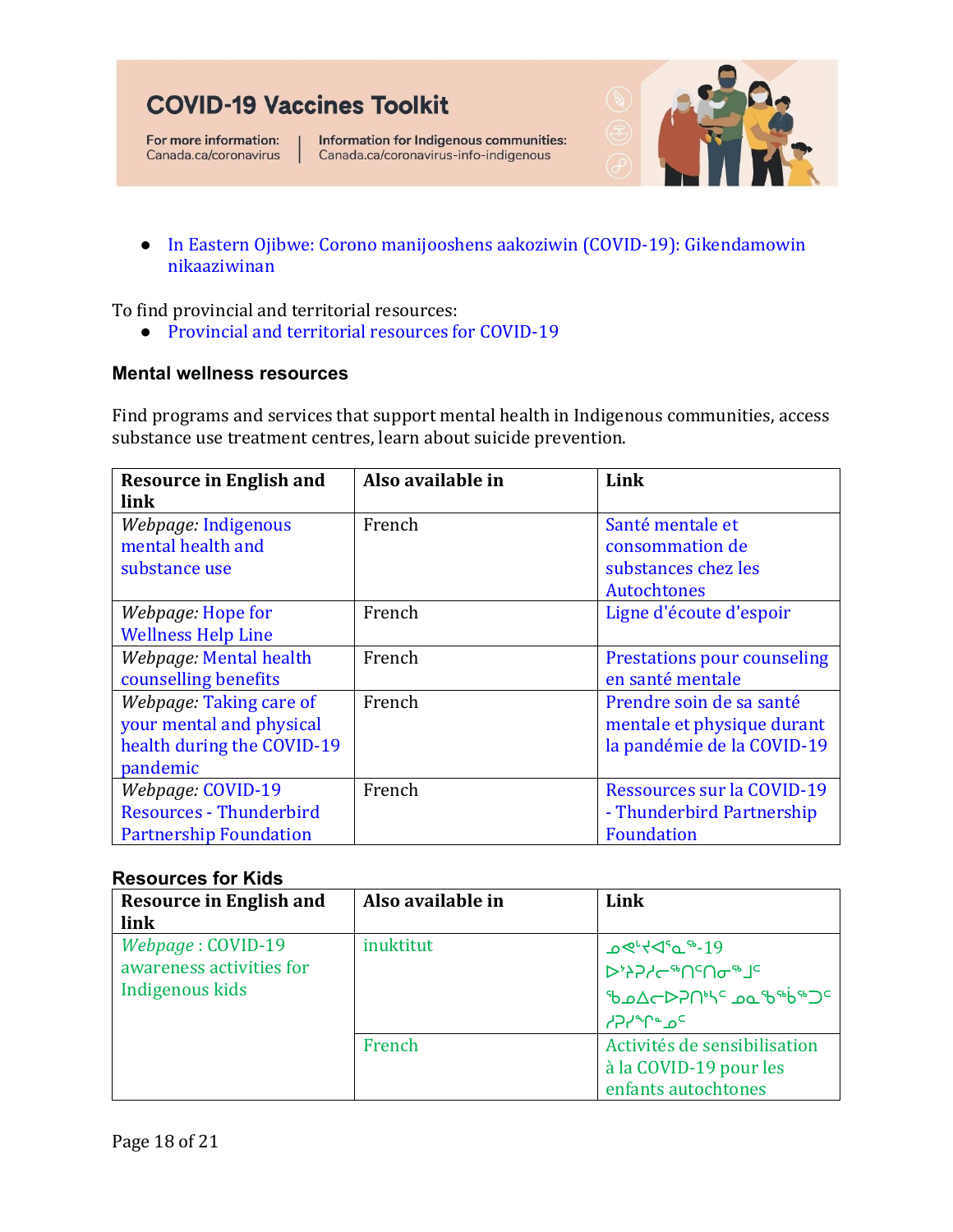For more information: Canada.ca/coronavirus

Information for Indigenous communities:<br>Canada.ca/coronavirus-info-indigenous



| <b>Resource in English and</b> | Also available in | Link                         |
|--------------------------------|-------------------|------------------------------|
| link                           |                   |                              |
| Webpage: Kids Help phone       | French            | Jeunesse, J'écoute -         |
| - Get info for First Nations,  |                   | <b>Information pour les</b>  |
| Inuit and Métis                |                   | Premières Nations, Inuits et |
|                                |                   | <b>Métis</b>                 |

#### <span id="page-19-0"></span>**Community messages**

| <b>Resource in English and</b>     | Also available in | Link                    |
|------------------------------------|-------------------|-------------------------|
| link                               |                   |                         |
| Webpage: Indigenous                | N/A               | N/A                     |
| Community Resources - BC           |                   |                         |
| <b>Centre for Disease Control</b>  |                   |                         |
| <b>Videos: FHQTC Quick Cuts</b>    | N/A               | N/A                     |
| Dr Ibrahim Khan - Variants         |                   |                         |
| of Concern                         |                   |                         |
| Dr Ibrahim Khan - 15               |                   |                         |
| <b>Months Into The Pandemic</b>    |                   |                         |
| Personal Impacts of the            |                   |                         |
| <b>COVID-19 Pandemic</b>           |                   |                         |
| <b>Video: Testimonial from</b>     | French            | Témoignage de Charles   |
| <b>Charles Philippe Vincent</b>    |                   | <b>Philippe Vincent</b> |
| <i>Video: Six Nations Covid-19</i> | N/A               | N/A                     |
| <b>Podcast Series Vaccine</b>      |                   |                         |
| Webinar                            |                   |                         |

#### <span id="page-19-1"></span>**Partnership with Turtle Lodge**

| <b>Resource in English and</b>    | Also available in | Link                            |
|-----------------------------------|-------------------|---------------------------------|
| link                              |                   |                                 |
| <i>Video: Facebook: Elder Dr.</i> | French            | Facebook: Aîné Dr               |
| Courchene                         |                   | Courchene                       |
| Twitter: Elder Dr.                |                   | Twitter: Aîné Dr Courchene      |
| Courchene                         |                   |                                 |
| Video: Facebook:                  | French            | Facebook: Grand-mère            |
| <b>Grandmother Mary</b>           |                   | <b>Mary Maytwayashing</b>       |
| Maytwayashing                     |                   | <b>Twitter: Grand-mère Mary</b> |
| Twitter: Grandmother              |                   | Maytwayashing                   |
| Mary Maytwayashing                |                   |                                 |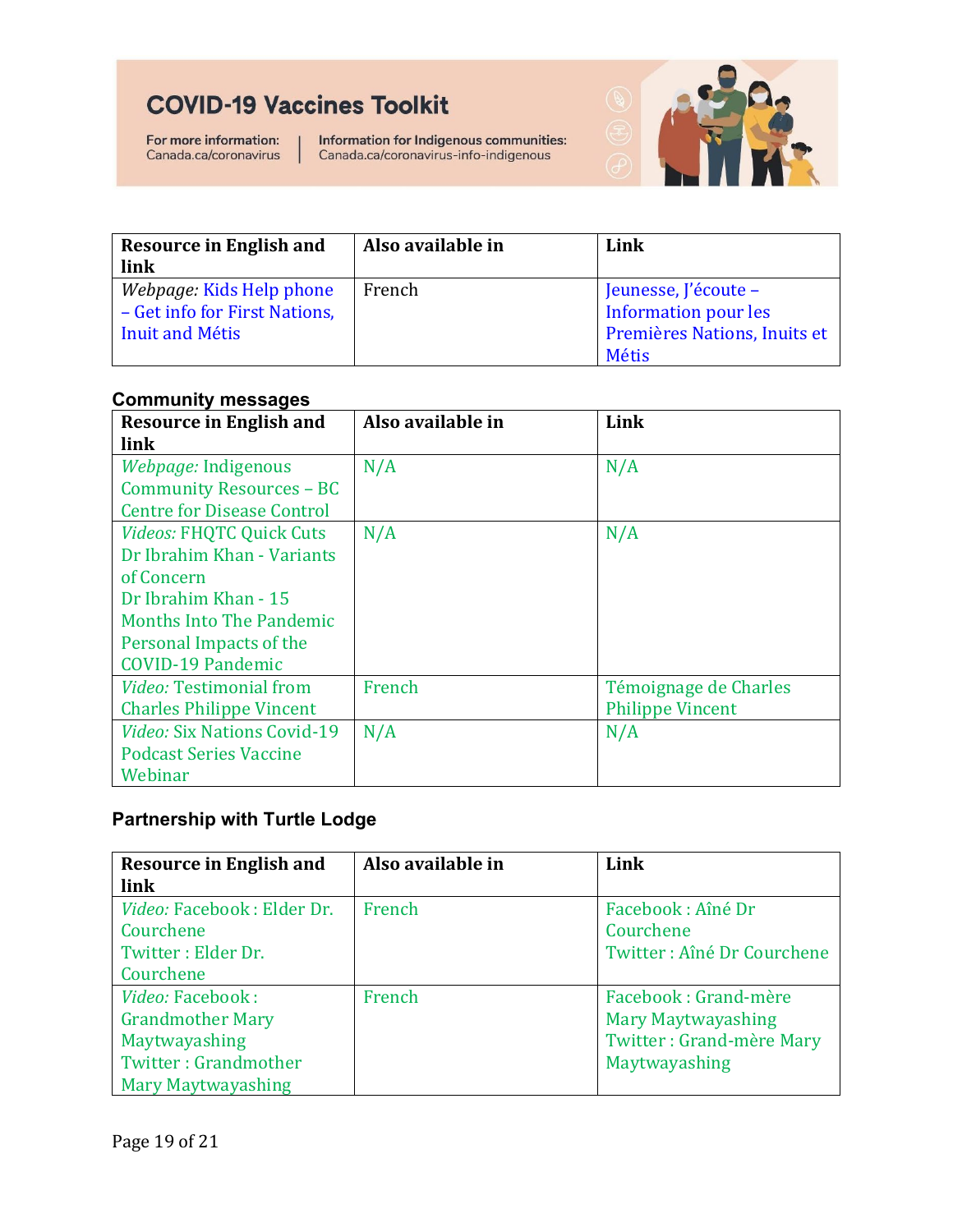For more information: Canada.ca/coronavirus

Information for Indigenous communities: Canada.ca/coronavirus-info-indigenous



| Video: Facebook: Elder           | French | Facebook: Aîné Chef Dr      |
|----------------------------------|--------|-----------------------------|
| <b>Chief Dr. Harry Bone</b>      |        | <b>Harry Bone</b>           |
| Twitter: Elder Chief Dr.         |        | Twitter: Aîné Chef Dr Harry |
| <b>Harry Bone</b>                |        | <b>Bone</b>                 |
| Video: Facebook:                 | French | Facebook: Grand-mère        |
| <b>Grandmother Florence</b>      |        | <b>Florence Paynter</b>     |
| Paynter                          |        | Twitter: Grand-mère         |
| Twitter: Grandmother             |        | <b>Florence Paynter</b>     |
| <b>Florence Paynter</b>          |        |                             |
| Video: Facebook:                 | French | Facebook: Gardien du        |
| Knowledge Keeper Robert          |        | savoir Robert               |
| Maytwayashing                    |        | Maytwayashing               |
| <b>Twitter: Knowledge Keeper</b> |        | Twitter: Gardien du savoir  |
| <b>Robert Maytwayashing</b>      |        | <b>Robert Maytwayashing</b> |
| <i>Videos: COVID 19 and the</i>  | French | Turtle Lodge: Une           |
| Vaccine - A Message from         |        | Déclaration sur la COVID-   |
| the National Turtle Lodge        |        | 19, ses implications, ses   |
| <b>Council of Knowledge</b>      |        | défis & la question des     |
| <b>Keepers - YouTube</b>         |        | <b>Vaccins - YouTube</b>    |

### <span id="page-20-0"></span>**COVID-19 vaccine narrative**

Each community is unique and has its own specific needs and concerns. This is especially true for Indigenous communities. Below you will find key messages that you may wish to adapt for your own requirements.

Use these at your discretion, to:

- adjust the radio scripts we provided or to write your own
- create your own social media posts
- create a virtual Q&A meeting

… whatever suits you best.

#### **Theme 1: COVID-19 is a health threat, please continue to observe public health measures**

COVID-19 fatigue has set in and some have relaxed their attention to public health measures, which has given rise to increases in COVID-19 cases.

You may wish to provide a reminder of what to do and the reasons for doing so. Some examples:

● COVID-19 threatens the health of our people, our Elders, our knowledge keepers

Page 20 of 21